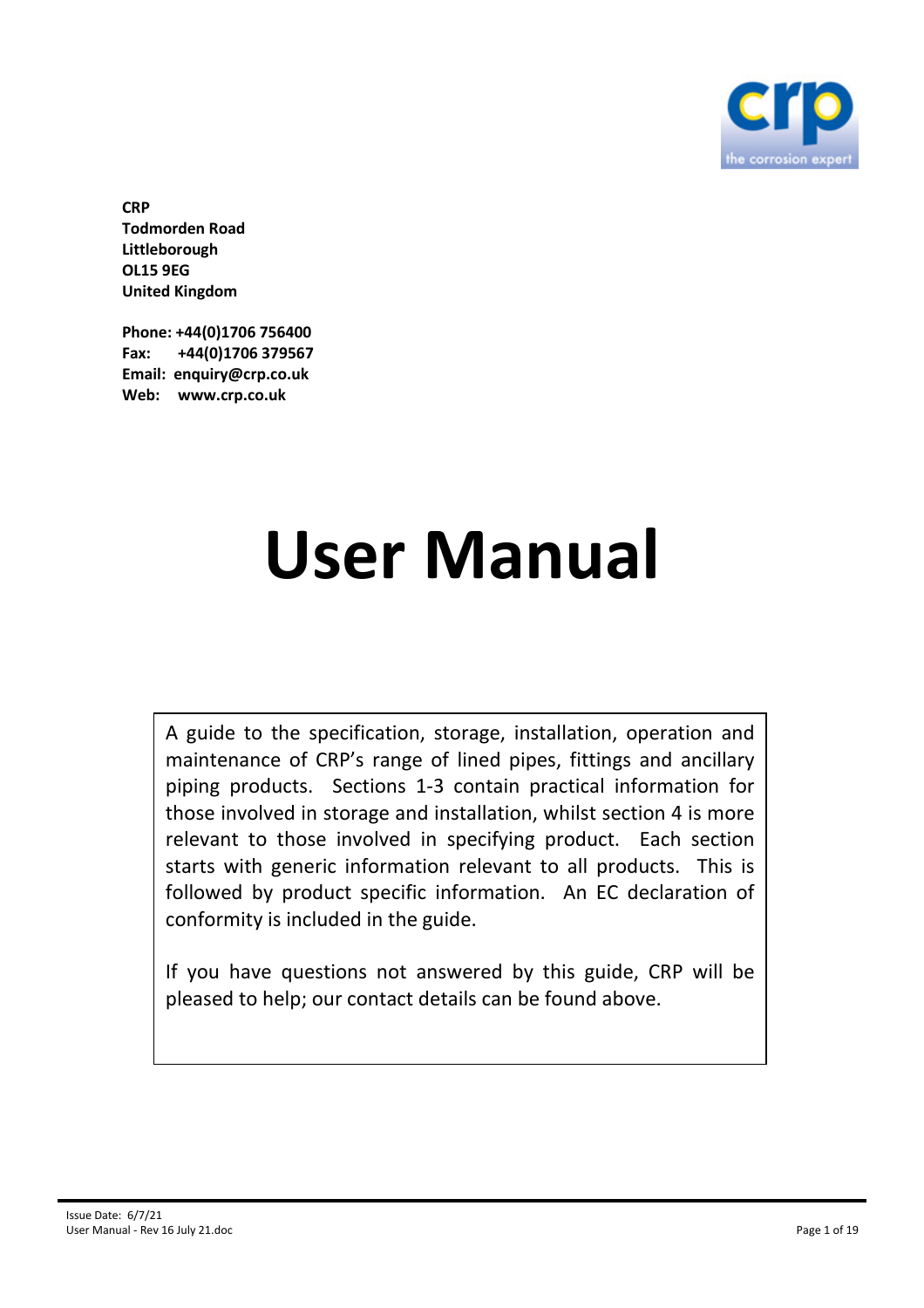# **1. Introduction**

This document is intended to provide information to aid in the specification, storage, installation, operation and maintenance of CRP's range of lined pipes, fittings and ancillary piping products. While the information contained here is based upon many years of experience, test results and design calculations, it is for general guidance only and is given without guarantee, warranty or liability. In the case of uncertainty on the part of the user, please contact the manufacturer for advice on any of the contents of this document.

PTFE, PFA and FEP lined products cannot be treated in the same way as unlined steel products, and personnel responsible for all aspects of them should be competent to undertake such work.

# **2. Storage**

# **2.1 Generic Instructions**

Lined products should ideally be stored indoors in cool dry conditions. This is because neither the end boards nor the primer paint with which they are painted, are intended for prolonged outdoor exposure.

PTFE and PFA are relatively soft materials. Therefore to protect the lined surfaces they are supplied with end boards. These boards should only be removed immediately prior to installation. If they are removed for inspection purposes they should be replaced immediately or irrevocable damage and distortion may occur. During removal of the end boards care should be taken to avoid damaging the flare faces of the products, since this will likely result in leakage once the item has been installed.

During transport, lined products should not be moved by having anything placed inside the bore as an aid to moving, such as the forks of a fork lift truck, since this may well damage the liner, resulting in failure of the lined item.

# **2.2 Product Specific Instructions**

#### **2.2.1 LGSG Level Gauges**

The LGSG is lined with a PFA liner and is packed in such a way as to protect this liner during transport and storage. This packaging should not be removed until installation as the liner can easily be damaged through the level gauge viewing slots.

#### **2.2.2 Sight Glasses**

By their very nature, sight glasses contain glass, which is brittle. Care must be taken to avoid impacts with all glass parts of these products during transport and storage.

#### **2.2.3 Dip Legs/Dip Pipes**

Since these products have an external lining of PTFE, extra care must be taken when storing, handling and transporting them, since, due to their mass, fairly minor drops, knocks, or scrapes can result in the liner being damaged or broken.

#### **2.2.4 Bellows**

The PTFE convolutions of bellows are not protected by any metalwork. Therefore during storage and handling, particular care must be taken not to damage them. Also the packaging that they are supplied in should be kept in place until immediately prior to installation.

# **3. Installation Operation & Maintenance**

#### **3.1 Generic Instructions**

#### **3.1.1 Overview**

PTFE & PFA lined products cannot be treated in the same way as unlined steel products. In order to ensure trouble free operation the following instructions should be followed carefully.

Note: Welding, brazing, soldering or flame cutting must not be performed on lined products. These processes may damage the liner and toxic gasses may also be produced.

#### **3.1.2 Flare Faces**

The flare face on any lined piping component forms the sealing face of the component to the next item in the line. Therefore, it is vital that this face is not damaged at any stage. Particular care should be taken to ensure the following:

- End boards must be kept in place until immediately prior to installation.
- Flare faces must be protected during preparation for painting and during painting.
- When the end boards of an item are removed, the flare faces should be visually inspected. If there is any surface contamination, this should be removed using a soft clean cloth.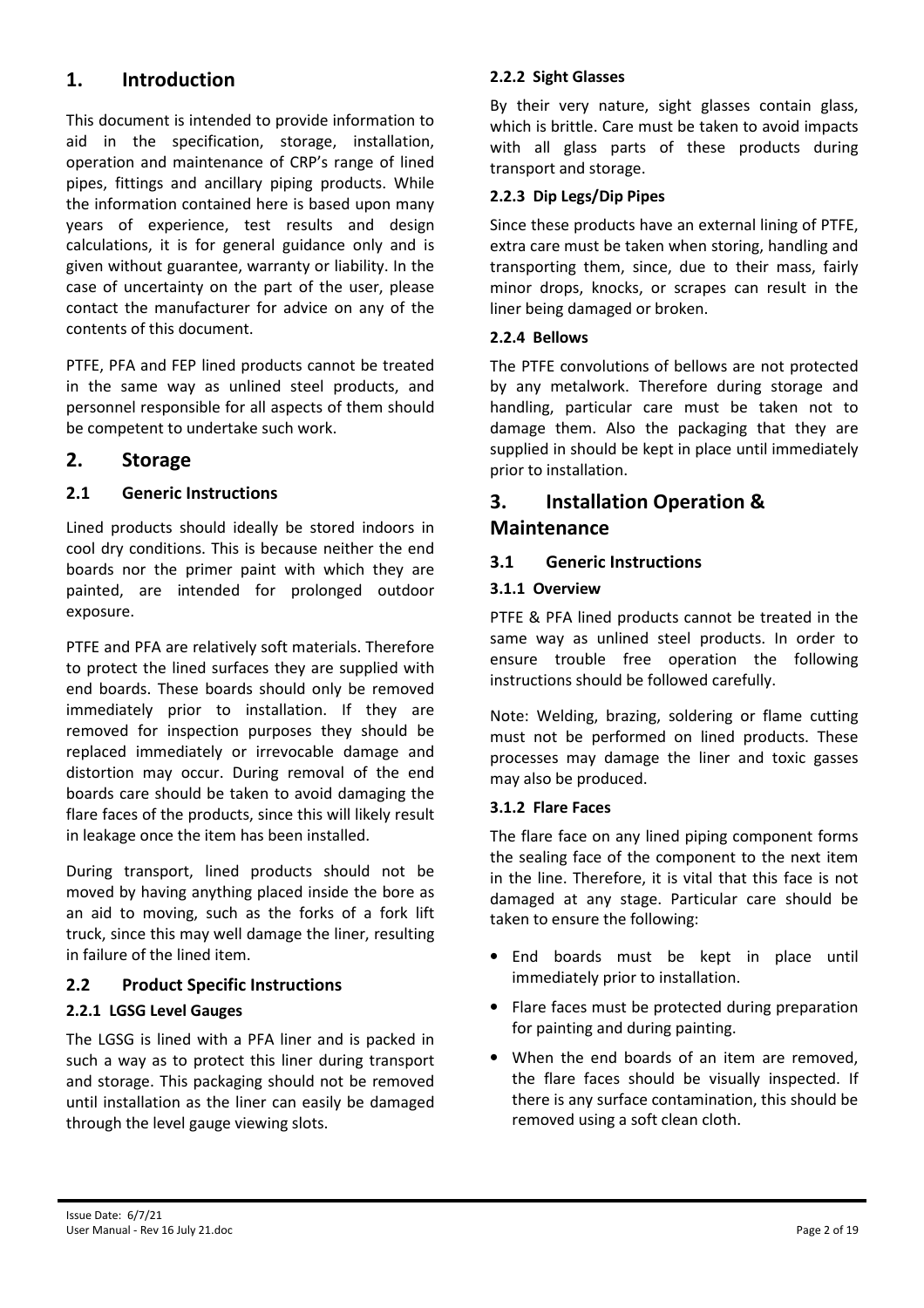#### **3.1.3 System Pressure Testing**

In deciding upon the appropriate line test pressure, this should be calculated to be 1.5 times the rated pressure of the lowest rated lined piping component in the system, unless some other constraint from another item in the system requires a lower test pressure to be used.

In undertaking a pressure test, care should be taken to ensure that pressure is applied from the upstream side of all non-return valves, and is released from the downstream side of all such valves to ensure (a) a pressure test of the complete system and (b) all of the test pressure has been removed from the system at the end of the test.

#### **3.1.4 Gaskets**

Gaskets are not normally required where PTFE lined items are being connected to similar products. Where components are connecting to dissimilar materials such as glass, ceramic or exotic metal then the use of a PTFE envelope gasket or similar device is recommended.

#### **3.1.5 Vent Holes**

The majority of lined products contain vent holes (typically 5mm diameter). These holes fulfil two critical purposes:

- 1. In some circumstances depending on temperature, pressure and the chemistry of the contained media, a small amount of material may permeate through the liner. As it reaches the outside of the PTFE, it can form a pocket of trapped gas and if this permeant is not allowed to escape through the vent holes, it can lead to the collapse of the liner in the lined component.
- 2. They provide an early indication of liner failure. Rather than a liner failure occur catastrophically, the vent holes can indicate a problem possibly before it becomes serious.

Where vent holes exist, the user is responsible for setting up a system to regularly check them. If any product is leaking from the vent holes, the item in question should be removed from service without delay, since catastrophic failure is likely to occur if no action is taken. It is therefore important not to block the vent holes with paint or any other substance. This requirement applies equally to systems where vent extensions/plugs are utilised.

#### **3.1.6 Bolting Materials**

Bolting materials should be of good quality, clean and well lubricated. The use of washers is recommended to ensure correct even torque. Bolts should be tightened by use of a torque wrench in strict sequence of diagonally opposite pairs. This, and all subsequent torqueing, of bolts should be undertaken at ambient temperature.

It is strongly recommended that all bolts are retorqued a minimum of 24 hours after commissioning or following the initial full process cycle. The torque of all bolted joints should then be rechecked at least annually thereafter.

The following table gives recommended torque levels for flange to flange connections.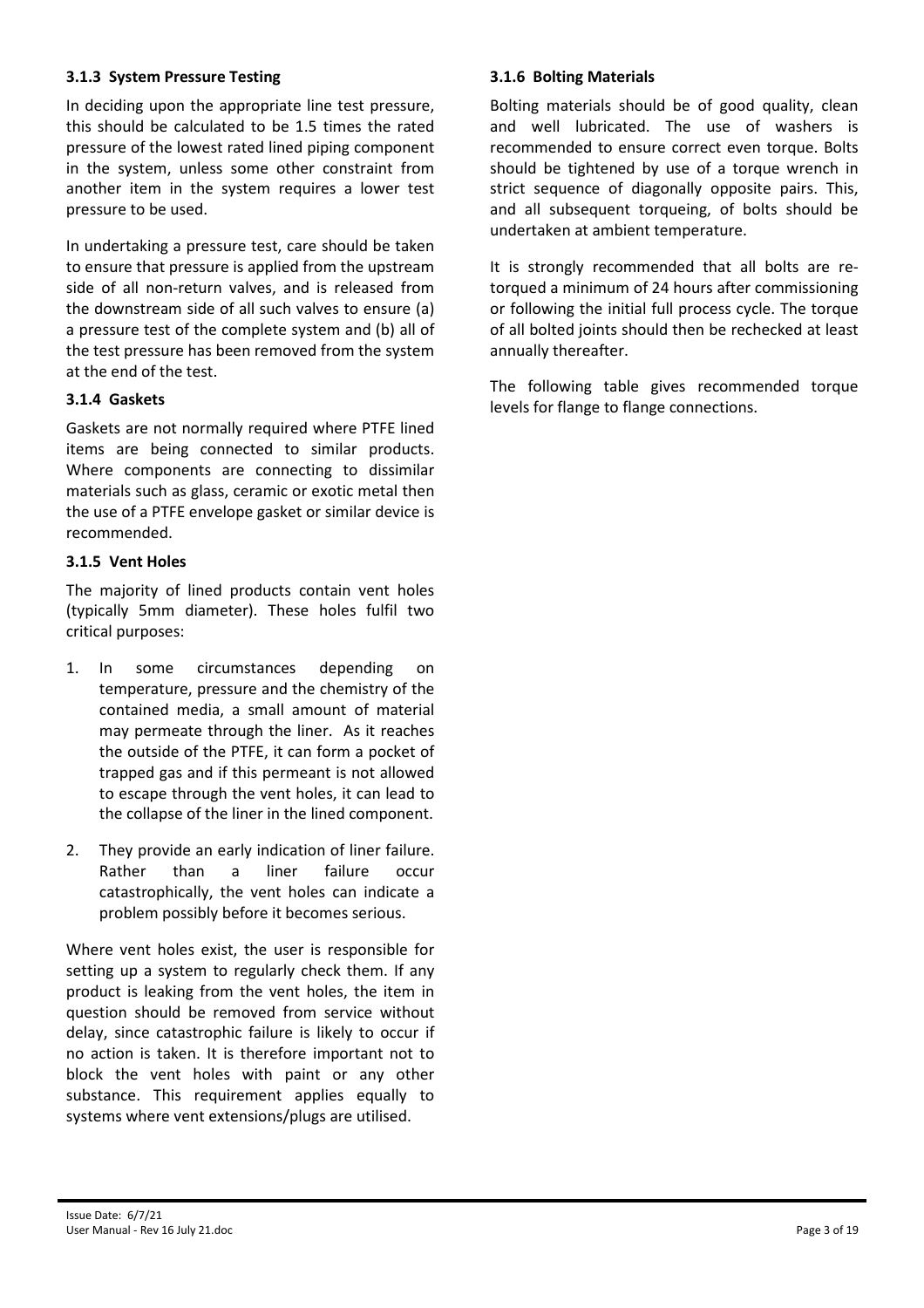| Nominal<br><b>Bore</b> |        |          |                           | <b>ASME 150</b>       |                |                | <b>PN10</b>           |              |                | <b>PN16</b>           |              |
|------------------------|--------|----------|---------------------------|-----------------------|----------------|----------------|-----------------------|--------------|----------------|-----------------------|--------------|
| Imp                    | Metric | Quantity | Bolts/Studs<br><b>UNC</b> | Bolts/Studs<br>Metric | Torque<br>Nm   | Quantity       | Bolts/Studs<br>Metric | Torque<br>Nm | Quantity       | Bolts/Studs<br>Metric | Torque<br>Nm |
| $\frac{1}{2}$          | 15     | 4        | $1/2$ "                   | M12                   | $\overline{7}$ | 4              | M12                   | 16           | 4              | M12                   | 16           |
| $\frac{3}{4}$ "        | 20     | 4        | $1/2$ "                   | M12                   | 15             | 4              | M12                   | 32           | 4              | M12                   | 32           |
| 1"                     | 25     | 4        | $1/2$ "                   | M12                   | 19             | 4              | M12                   | 40           | 4              | M12                   | 40           |
| 1.14''                 | 32     | 4        | $1/2$ "                   | M12                   | 24             | 4              | M16                   | 55           | $\overline{4}$ | M16                   | 55           |
| 1.12"                  | 40     | 4        | 1/2"                      | M12                   | 27             | 4              | M16                   | 60           | 4              | M16                   | 60           |
| 2"                     | 50     | 4        | 5/8"                      | M16                   | 47             | 4              | M16                   | 66           | 4              | M16                   | 66           |
| 2.12''                 | 65     | 4        | 5/8"                      | M16                   | 53             | 8              | M16                   | 45           | 8              | M16                   | 45           |
| 3"                     | 80     | 4        | 5/8"                      | M16                   | 73             | 8              | M16                   | 50           | 8              | M16                   | 50           |
| 4"                     | 100    | 8        | 5/8"                      | M16                   | 54             | 8              | M16                   | 55           | 8              | M16                   | 55           |
| 5''                    | 125    | 8        | 3/4"                      | M20                   | 83             | 8              | M16                   | 74           | 8              | M16                   | 74           |
| 6"                     | 150    | 8        | 3/4"                      | M20                   | 108            | 8              | M20                   | 103          | 8              | M20                   | 103          |
| 8"                     | 200    | 8        | 3/4"                      | M20                   | 136            | 8              | M20                   | 137          | 12             | M20                   | 91           |
| 10"                    | 250    | 12       | 7/8"                      | M24                   | 127            | 12             | M20                   | 99           | 12             | M24                   | 118          |
| 12"                    | 300    | 12       | 7/8"                      | M24                   | 145            | 12             | M20                   | 104          | 12             | M24                   | 148          |
| 14"                    | 350    | 12       | 1 <sup>''</sup>           | M27                   | 182            | 16             | M20                   | 142          | 16             | M24                   | 191          |
| 16"                    | 400    | 16       | 1 <sup>''</sup>           | M27                   | 173            | 16             | M24                   | 197          | 16             | M27                   | 247          |
| 18"                    | 450    | 16       | 1.1/8"                    | M30                   | 262            | 20             | M24                   | 173          | 20             | M27                   | 245          |
| 20"                    | 500    | 20       | 1.1/8"                    | M30                   | 231            | 20             | M24                   | 197          | 20             | M30                   | 332          |
| 24''                   | 600    | 20       | 1.1/4"                    | M30                   | 331            | 20             | M27                   | 257          | 20             | M33                   | 494          |
| 28''                   | 700    | 40       | 3/4"                      | M20                   | 70*            | 24             | M27                   | 295          | 24             | M33                   | 337          |
| 30''                   | 750    | 44       | 3/4''                     | M20                   | $51*$          | Not applicable |                       |              |                |                       |              |
| 32"                    | 800    | 48       | 3/4"                      | M20                   | 66*            | 24             | M30                   | 385          | 24             | M36                   | 435          |
| 36''                   | 900    | 44       | 7/8"                      | M24                   | $77*$          | 28             | M30                   | 365          | 28             | M36                   | 415          |

#### Torque and Bolting Details

\* Note that for 28" and 32" ASME 150 torque for Series B flanges are quoted.

The torque values given above are a guide; they may be exceeded by a value of 50% to effect a seal. If once this torque level has been reached a seal has not been achieved, it is likely that some other source of failure, such as scratched flare faces, is operating.

Note: When bolting together dissimilar materials, always tighten to the lowest recommended torque of the components in the joint. Using higher torques may result in damage to the softer material in the joint.

#### **3.1.7 Disassembly**

The bolts on lined systems must not be loosened while the system temperature is above 60°C otherwise flare distortion or irrevocable damage may occur. Always secure end covers on to the flanges of lined components which have been removed from a system, this will prevent damage, the ingress of dirt and allow trouble free reassembly.

#### **3.1.8 Stud/Bolt Length Calculator**

In order to calculate the length of stud/bolt required for any joint, it is necessary to calculate the half joint length for the two flanges that make up the joint, and then add them together. In addition, allowance must be made for any wafer pattern item, such as an instrument tee, that is included in the joint. The information below provides the data necessary to allow these calculations to be made.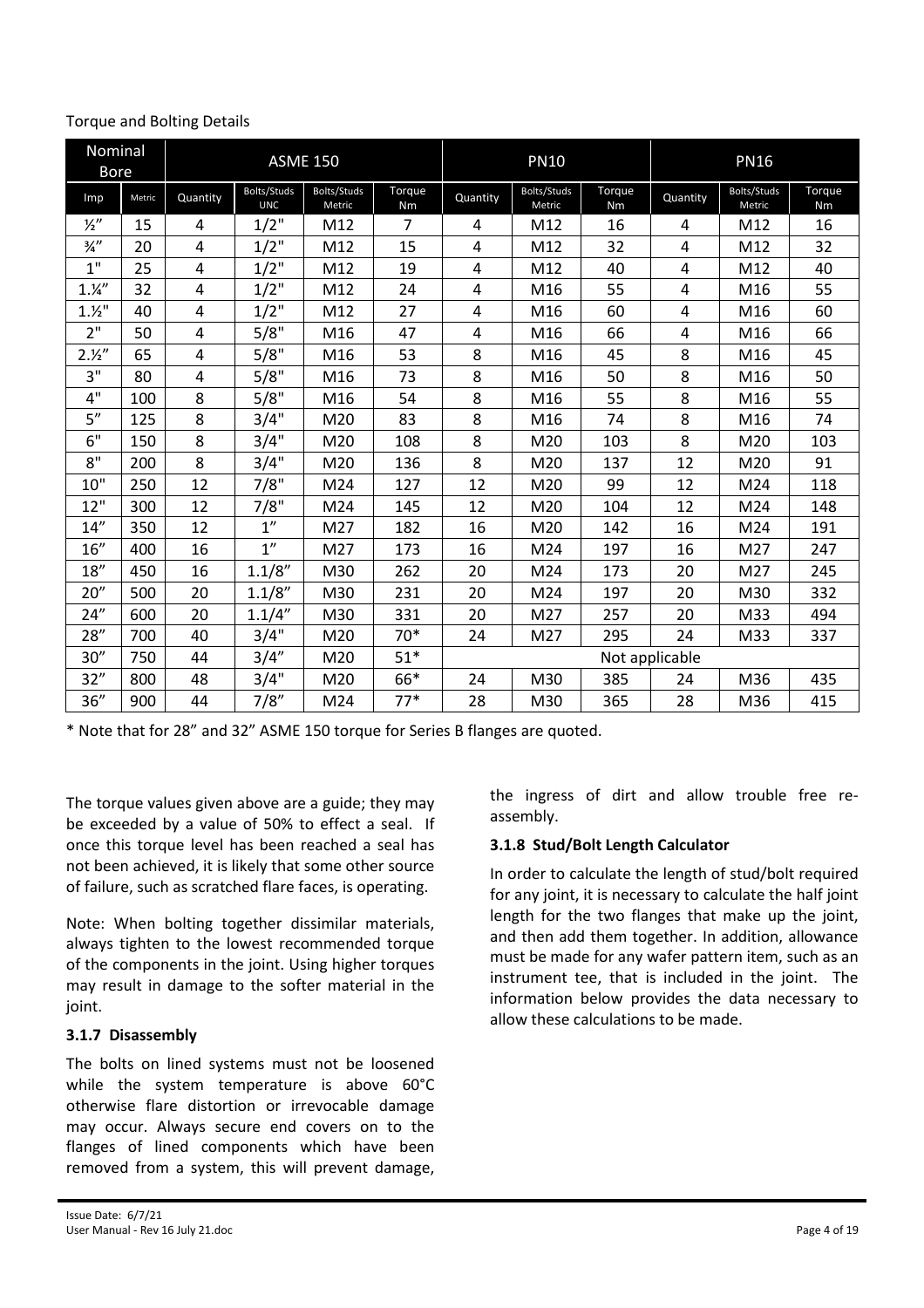### *3.1.8.1 Lined Item Data*

| <b>Size</b>     |               |                                            | <b>Size</b><br><b>Half Joint</b> |                |        | <b>Half Joint</b>                   |                                  |
|-----------------|---------------|--------------------------------------------|----------------------------------|----------------|--------|-------------------------------------|----------------------------------|
| Imp             | <b>Metric</b> | <b>Component</b>                           | Total<br><b>Thickness</b>        | Imp            | Metric | <b>Component</b>                    | <b>Total</b><br><b>Thickness</b> |
| 1"              | 25            | Vanstone Spool                             | 20.5                             | $\frac{1}{2}$  | 15     | <b>Fitting Fixed Flange</b>         | 12.5                             |
| 1.11            | 40            | Vanstone Spool                             | 23.5                             | $\frac{3}{4}$  | 20     | <b>Fitting Fixed Flange</b>         |                                  |
| $2"$            | 50            | Vanstone Spool                             | 25.5                             | 1"             | 25     | <b>Fitting Fixed Flange</b>         |                                  |
| 3"              | 80            | Vanstone Spool                             | 29.5                             | 1.11           | 40     | <b>Fitting Fixed Flange</b>         |                                  |
| 4"              | 100           | Vanstone Spool                             | 33.0                             | 2"             | 50     | <b>Fitting Fixed Flange</b>         |                                  |
| 6"              | 150           | Vanstone Spool                             | 36.5                             | 3"             | 80     | <b>Fitting Fixed Flange</b>         |                                  |
| 8''             | 200           | Vanstone Spool (Heavy Duty liner)          | 42.0                             | 4"             | 100    | <b>Fitting Fixed Flange</b>         |                                  |
| 8''             | 200           | Vanstone Spool (Standard Duty liner)       | 41.0                             | 6"             | 150    | <b>Fitting Fixed Flange</b>         |                                  |
| $\frac{1}{2}$   | 15            | <b>Heavy Duty Spool Fixed Flange</b>       | 13.5                             | 8"             | 200    | <b>Fitting Fixed Flange</b>         |                                  |
| $\frac{3}{4}$ " | 20            | <b>Heavy Duty Spool Fixed Flange</b>       | 14.5                             | 10"            | 250    | <b>Fitting Fixed Flange</b>         |                                  |
| $1"$            | 25            | <b>Heavy Duty Spool Fixed Flange</b>       | 17.5                             | 12"            | 300    | <b>Fitting Fixed Flange</b>         |                                  |
| 1.12            | 40            | Heavy Duty Spool Fixed Flange              | 20.5                             | 14''           | 350    | <b>Fitting Fixed Flange</b>         |                                  |
| 2 <sup>11</sup> | 50            | <b>Heavy Duty Spool Fixed Flange</b>       | 21.5                             | 1/2            | 15     | <b>Fitting Rotating Flange</b>      |                                  |
| 3"              | 80            | Heavy Duty Spool Fixed Flange              | 26.5                             | $\frac{3}{4}$  | 20     | <b>Fitting Rotating Flange</b>      |                                  |
| 4"              | 100           | Heavy Duty Spool Fixed Flange              | 28.0                             | 1"             | 25     | <b>Fitting Rotating Flange</b>      |                                  |
| 6"              | 150           | <b>Heavy Duty Spool Fixed Flange</b>       | 31.0                             | 1.11           | 40     | <b>Fitting Rotating Flange</b>      |                                  |
| 8"              | 200           | Standard Duty Spool Fixed Flange           | 34.0                             | 2"             | 50     | <b>Fitting Rotating Flange</b>      |                                  |
| 10"             | 250           | Standard Duty Spool Fixed Flange           | 35.0                             | 3"             | 80     | <b>Fitting Rotating Flange</b>      |                                  |
| 12"             | 300           | <b>Standard Duty Spool Fixed Flange</b>    | 36.5                             | 4"             | 100    | <b>Fitting Rotating Flange</b>      |                                  |
| 14''            | 350           | Standard Duty Spool Fixed Flange           | 41.5                             | 6"             | 150    | <b>Fitting Rotating Flange</b>      |                                  |
| 8"              | 200           | Heavy Duty Spool Fixed Flange              | 35.0                             | 8''            | 200    | <b>Fitting Rotating Flange</b>      |                                  |
| 10"             | 250           | Heavy Duty Spool Fixed Flange              | 38.0                             | 10''           | 250    | <b>Fitting Rotating Flange</b>      |                                  |
| 12"             | 300           | <b>Heavy Duty Spool Fixed Flange</b>       | 40.0                             | 12"            | 300    | <b>Fitting Rotating Flange</b>      |                                  |
| $\frac{1}{2}$   | 15            | Heavy Duty Spool Rotating Flange           | 23.5                             | 14''           | 350    | <b>Fitting Rotating Flange</b>      |                                  |
| $\frac{3}{4}$ " | 20            | <b>Heavy Duty Spool Rotating Flange</b>    | 26.5                             | $\frac{1}{2}$  | 15     | CTSG/DTSG                           |                                  |
| $1"$            | 25            | <b>Heavy Duty Spool Rotating Flange</b>    | 29.5                             | $1"$           | 25     | CTSG/DTSG                           |                                  |
| 1.11            | 40            | Heavy Duty Spool Rotating Flange           | 32.5                             | 1.11           | 40     | CTSG/DTSG                           |                                  |
| $2"$            | 50            | Heavy Duty Spool Rotating Flange           | 35.5                             | $2"$           | 50     | CTSG/DTSG                           |                                  |
| 3"              | 80            | Heavy Duty Spool Rotating Flange           | 42.5                             | 3"             | 80     | CTSG/DTSG                           |                                  |
| 4"              | 100           | Heavy Duty Spool Rotating Flange           | 44.0                             | 4"             | 100    | CTSG/DTSG                           |                                  |
| 6"              | 150           | Heavy Duty Spool Rotating Flange           | 49.0                             | 6"             | 150    | CTSG/DTSG                           |                                  |
| 8"              | 200           | <b>Standard Duty Spool Rotating Flange</b> | 54.0                             | $8"$           | 200    | CTSG/DTSG                           |                                  |
| 10"             | 250           | <b>Standard Duty Spool Rotating Flange</b> | 57.0                             | 10"            | 250    | CTSG/DTSG                           |                                  |
| 12"             | 300           | <b>Standard Duty Spool Rotating Flange</b> | 58.5                             | 12"            | 300    | CTSG/DTSG                           | 52.0                             |
| 14''            | 350           | <b>Standard Duty Spool Rotating Flange</b> | 65.5                             | 1 <sup>n</sup> | 25     | 45 degree Elbow Fixed Flange (1)    |                                  |
| 8"              | 200           | Heavy Duty Spool Rotating Flange           | 55.0                             | 1 <sup>n</sup> | 25     | 45 degree Elbow Rotating Flange (1) |                                  |
| 10"             | 250           | Heavy Duty Spool Rotating Flange           | 60.0                             | 1.12''         | 40     | 45 degree Elbow Rotating Flange (1) | 27.5                             |
| 12"             | 300           | Heavy Duty Spool Rotating Flange           | 62.0                             | 2 <sup>n</sup> | 50     | 45 degree Elbow Rotating Flange (2) |                                  |
|                 |               |                                            |                                  | 3''            | 80     | 45 degree Elbow Rotating Flange (2) | 34.5                             |

# *3.1.8.2 Wafer Pattern Product Data*

| Size                        |        | Component             | Component<br><b>Thickness</b> |  |
|-----------------------------|--------|-----------------------|-------------------------------|--|
| Imp                         | Metric |                       |                               |  |
| $1/2$ " Branch              | 15     | <b>Instrument Tee</b> | 51.0                          |  |
| 3/4" Branch                 | 20     | <b>Instrument Tee</b> | 51.0                          |  |
| $1"$ Branch                 | 25     | <b>Instrument Tee</b> | 51.0                          |  |
| $1.½$ " Branch              | 40     | Instrument Tee        | 76.0                          |  |
| 2" Branch                   | 50     | Instrument Tee        | 89.0                          |  |
| 3" Branch                   | 80     | Instrument Tee        | 150.0                         |  |
| $\frac{1}{2}$ <sup>11</sup> | 15     | <b>WPCV</b>           | 30.0                          |  |
| $1$ "                       | 25     | <b>WPCV</b>           | 35.0                          |  |
| 1.1/2                       | 40     | <b>WPCV</b>           | 45.0                          |  |
| 2"                          | 50     | <b>WPCV</b>           | 56.0                          |  |
| 3"                          | 80     | <b>WPCV</b>           | 71.0                          |  |
| 4"                          | 100    | <b>WPCV</b>           | 80.0                          |  |
| 4"                          | 100    | <b>STCV</b>           | 52.0                          |  |
| 6"                          | 150    | <b>STCV</b>           | 56.0                          |  |
| 8"                          | 200    | <b>STCV</b>           | 60.0                          |  |
| 10"                         | 250    | <b>STCV</b>           | 68.0                          |  |
| 12"                         | 300    | <b>STCV</b>           | 78.0                          |  |

| Joint<br>tal            |                 | <b>Size</b>   | <b>Component</b>                    | <b>Half Joint</b><br>Total<br><b>Thickness</b> |  |
|-------------------------|-----------------|---------------|-------------------------------------|------------------------------------------------|--|
| ness:                   | Imp             | <b>Metric</b> |                                     |                                                |  |
| .5                      | $\frac{1}{2}$   | 15            | <b>Fitting Fixed Flange</b>         | 12.5                                           |  |
| .5                      | $\frac{3}{4}$ " | 20            | <b>Fitting Fixed Flange</b>         | 15.0                                           |  |
| .5                      | 1"              | 25            | <b>Fitting Fixed Flange</b>         | 17.0                                           |  |
| .5                      | 1.11            | 40            | <b>Fitting Fixed Flange</b>         | 21.0                                           |  |
| .0                      | 2"              | 50            | <b>Fitting Fixed Flange</b>         | 23.0                                           |  |
| .5                      | 3"              | 80            | <b>Fitting Fixed Flange</b>         | 28.5                                           |  |
| .0                      | 4"              | 100           | <b>Fitting Fixed Flange</b>         | 29.5                                           |  |
| 0.                      | 6"              | 150           | <b>Fitting Fixed Flange</b>         | 31.5                                           |  |
| $\overline{.5}$         | $8"$            | 200           | <b>Fitting Fixed Flange</b>         | 36.5                                           |  |
| $\overline{.5}$         | 10"             | 250           | <b>Fitting Fixed Flange</b>         | 39.5                                           |  |
| $\overline{.5}$         | 12"             | 300           | <b>Fitting Fixed Flange</b>         | 41.0                                           |  |
| .5                      | 14''            | 350           | <b>Fitting Fixed Flange</b>         | 43.5                                           |  |
| $\overline{.5}$         | $\frac{1}{2}$   | 15            | <b>Fitting Rotating Flange</b>      | 22.5                                           |  |
| .5                      | $\frac{3}{4}$   | 20            | <b>Fitting Rotating Flange</b>      | 27.0                                           |  |
| $\ddot{\mathbf{0}}$     | 1 <sup>0</sup>  | 25            | <b>Fitting Rotating Flange</b>      | 29.0                                           |  |
| $\overline{\mathbf{0}}$ | 1.11            | 40            | <b>Fitting Rotating Flange</b>      | 33.0                                           |  |
| $.0\,$                  | 2 <sup>11</sup> | 50            | <b>Fitting Rotating Flange</b>      | 37.0                                           |  |
| .0                      | 3"              | 80            | <b>Fitting Rotating Flange</b>      | 44.5                                           |  |
| .5                      | 4"              | 100           | <b>Fitting Rotating Flange</b>      | 45.5                                           |  |
| .5                      | 6"              | 150           | <b>Fitting Rotating Flange</b>      | 49.5                                           |  |
| $\overline{\mathbf{0}}$ | 8''             | 200           | <b>Fitting Rotating Flange</b>      | 56.5                                           |  |
| .0                      | 10''            | 250           | <b>Fitting Rotating Flange</b>      | 61.5                                           |  |
| .0                      | 12"             | 300           | <b>Fitting Rotating Flange</b>      | 63.0                                           |  |
| .5                      | 14''            | 350           | <b>Fitting Rotating Flange</b>      | 67.5                                           |  |
| .5                      | $\frac{1}{2}$ " | 15            | CTSG/DTSG                           | 34.0                                           |  |
| .5                      | 1"              | 25            | CTSG/DTSG                           | 38.0                                           |  |
| .5                      | 1.11            | 40            | CTSG/DTSG                           | 38.0                                           |  |
| .5                      | 2"              | 50            | CTSG/DTSG                           | 38.0                                           |  |
| .5                      | 3"              | 80            | CTSG/DTSG                           | 43.0                                           |  |
| $.0\,$                  | 4"              | 100           | CTSG/DTSG                           | 46.0                                           |  |
| .0                      | 6"              | 150           | CTSG/DTSG                           | 46.0                                           |  |
| .0                      | 8"              | 200           | CTSG/DTSG                           | 45.0                                           |  |
| $\mathbf{0}$            | 10"             | 250           | CTSG/DTSG                           | 49.0                                           |  |
| $\overline{.5}$         | 12"             | 300           | CTSG/DTSG                           | 52.0                                           |  |
| $.5\,$                  | 1 <sup>n</sup>  | 25            | 45 degree Elbow Fixed Flange (1)    | 14.5                                           |  |
| $.0\,$                  | 1 <sup>n</sup>  | 25            | 45 degree Elbow Rotating Flange (1) | 23.5                                           |  |
| .0                      | 1.12''          | 40            | 45 degree Elbow Rotating Flange (1) | 27.5                                           |  |
| .0                      | 2 <sup>n</sup>  | 50            | 45 degree Elbow Rotating Flange (2) | 28.5                                           |  |
|                         | 3''             | 80            | 45 degree Elbow Rotating Flange (2) | 34.5                                           |  |
|                         |                 |               |                                     |                                                |  |

**Notes**

(1) Bolt holes threaded ½" UNC (2) Bolt holes threaded ⅝" UNC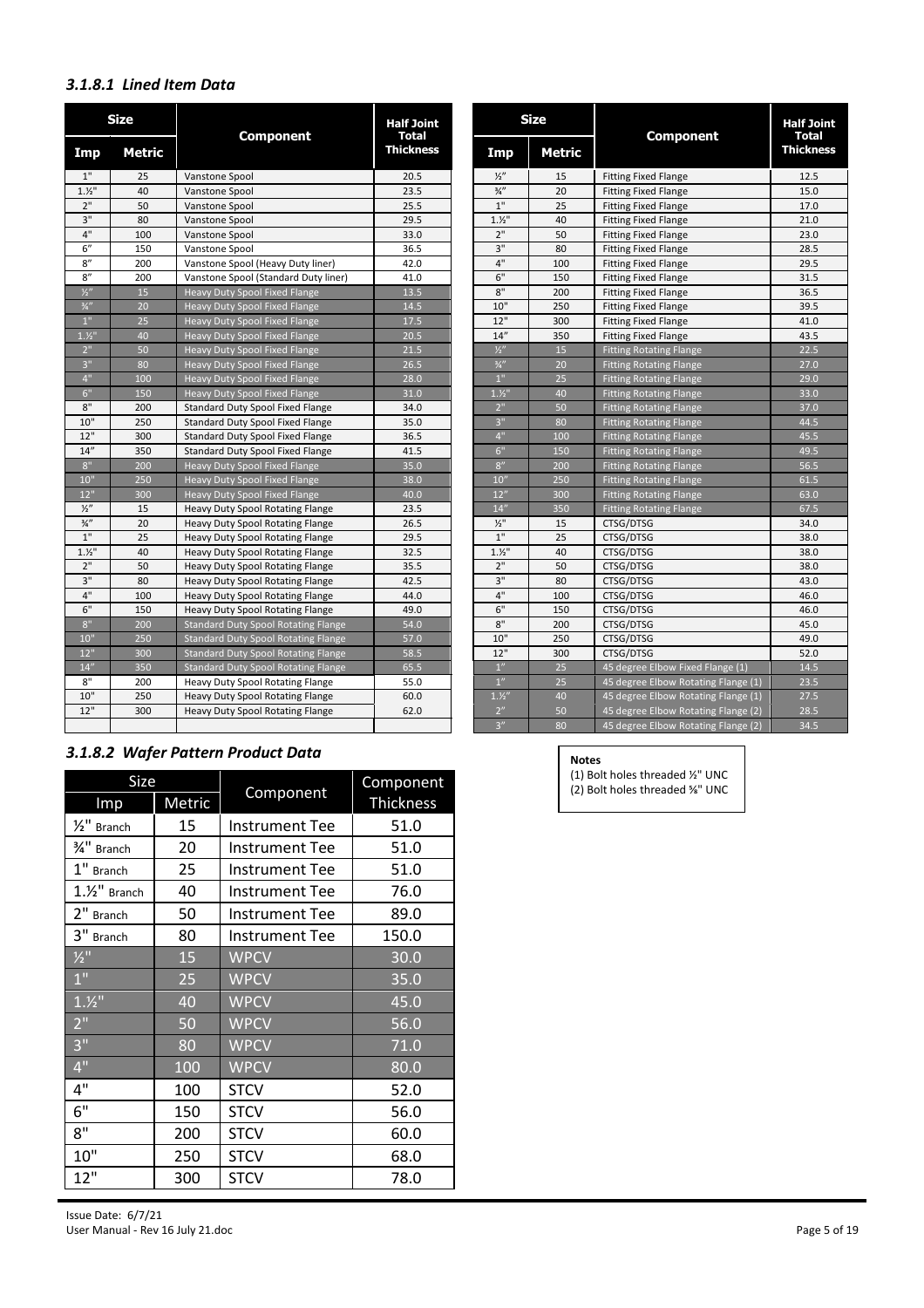#### *3.1.8.3 Bellows Data*

|                         | <b>Nominal Bore</b> | Half Joint       |
|-------------------------|---------------------|------------------|
|                         |                     | Total            |
| $\overline{\text{Imp}}$ | Metric              | <b>Thickness</b> |
| 1 <sup>0</sup>          | 25                  | 14.5             |
| 1.14''                  | 32                  | 14.5             |
| 1.1/2                   | 40                  | 18.5             |
| 2 <sup>n</sup>          | 50                  | 18.5             |
| 2.1/2                   | 65                  | 18.5             |
| $3^{\overline{11}}$     | 80                  | 18.5             |
| 4"                      | 100                 | 20               |
| $5^{\overline{n}}$      | 125                 | 24               |
| 6"                      | 150                 | 25               |
| 8"                      | 200                 | 27.5             |
| 10"                     | 250                 | 26               |
| 12"                     | 300                 | 26               |
| 14''                    | 350                 | 28.5             |
| 16"                     | 400                 | 27               |
| 18"                     | 450                 | 29.5             |
| 20"                     | 500                 | 33               |
| 24''                    | 600                 | 33.5             |
| 28''                    | 700                 | 36.5             |
| 30''                    | 750                 | 40.5             |
| 32"                     | 800                 | 40.5             |
| 36"                     | 900                 | 40.5             |

Nb. As standard, bellows are supplied with threaded flange holes.

|  | 3.1.8.2 Nut/Stud Data |  |
|--|-----------------------|--|
|  | Thread                |  |

|                             | <b>Thread</b> | Nut Thickness* (mm) |       |  |
|-----------------------------|---------------|---------------------|-------|--|
| <b>UNC Thread</b>           | Pitch<br>(mm) | Ordinary            | Heavy |  |
| $\frac{1}{2}$ "             | 2             | 11                  | 13    |  |
| $\frac{5}{8}$ <sup>11</sup> | 2.3           | 14                  | 16    |  |
| $\frac{3}{4}$ "             | 2.5           | 17                  | 19    |  |
| $\frac{7}{8}$ "             | 2.8           | 19                  | 23    |  |
| 1"                          | 3             | 22                  | 26    |  |
| $1.1$ %"                    | 3.6           | 25                  | 29    |  |
| 1.4''                       | 3.6           | 28                  | 32    |  |
| 1.12''                      | 4.2           | 33                  | 38    |  |

| Metric<br>Thread | <b>Thread</b><br>Pitch<br>(mm) | <b>Nut Thickness (mm)</b> |
|------------------|--------------------------------|---------------------------|
| M12              | 1.75                           | 10                        |
| M16              | 2                              | 13                        |
| M20              | 2.5                            | 16                        |
| M24              | 3                              | 19                        |
| M27              | 3                              | 22                        |
| M33              | 3.5                            | 26                        |
| M36              |                                | 29                        |

\* Assuming nuts are faced on one side

#### **Example**

To work out the length of a stud for a joint add together the total length for each half of the joint. e.g. a 1.1/2" fitting to a 1.1/2" rotating flange spool  $= 21$ mm + 32.5mm = 53.5mm. To this value add on two off nut thicknesses + clear threads if using studs or one nut thickness + clear threads if using bolts.

If using an item with threaded holes, no nuts are required. If the threaded holes are blind, no clear threads need to be added for that side of the joint. If the threaded holes are through holes, clear threads may also be added if required.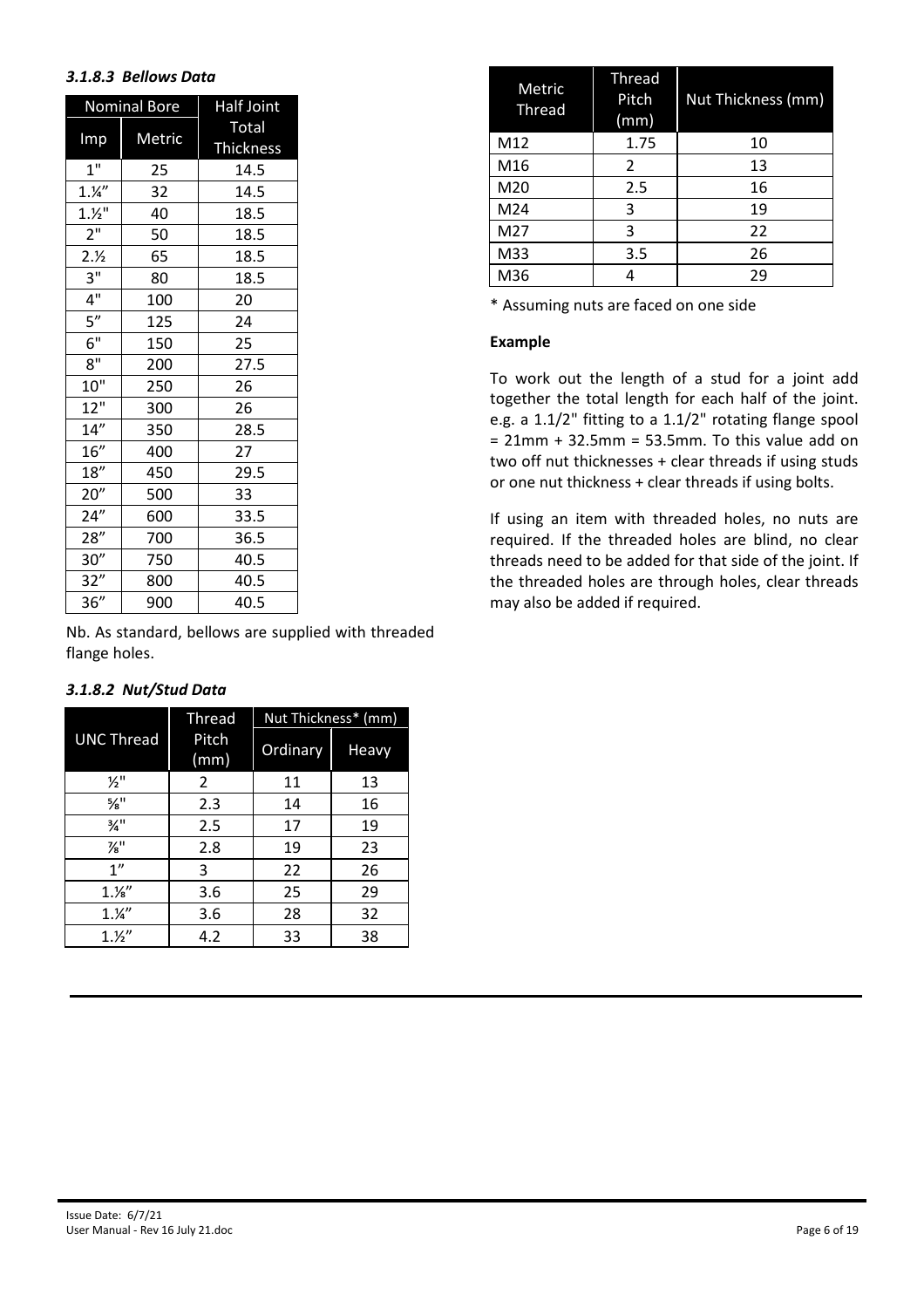## **3.2 Product Specific Instructions**

If there is no mention of a particular product in this section, there are no additional product specific instructions to follow.

#### **3.2.1 CTSG/DTSG/BFSG Tubular Sight Glass**

Following installation the tie rod torques must be checked. This is achieved in the following manner:

Release the backing nuts at both ends of the sight glass.

Check the torques on the outer tie rod nuts with a torque wrench in pairs diagonally opposite – see the table below for recommended torques. Nb. This is a safety critical step. Failure to retighten the tie rods may lead to leakage between the end flanges and the glass.

Retighten all of the backing nuts. NB. This is a safety critical step. Failure to retighten these nuts may lead to excessive compressive or torsional loads being applied to the glass, resulting in damage to, or failure of, the glass.

The following table gives recommended torque levels for tie rod nuts.

| <b>Nominal Bore</b> | Torque |    |
|---------------------|--------|----|
| Imp                 | Metric | Nm |
| 1"                  | 25     | 10 |
| 1.1/2"              | 40     | 15 |
| 2"                  | 50     | 20 |
| 3"                  | 80     | 30 |
| 4"                  | 100    | 37 |
| 6"                  | 150    | 44 |
| 8"                  | 200    | 44 |
| 10''                | 250    | 44 |
| 12''                | 300    | 44 |

It is strongly recommended that tie rod torques are checked at least 24 hours after commissioning or following the initial full process cycle, and at least annually thereafter.

#### **3.2.2 LGSG Level Gauge**

The LGSG is lined with a PFA liner and is adequately protected in transit. This packing must not be removed until installation as the liner can easily be damaged through the level gauge viewing slots.

#### **3.2.3 WPCV & FPCV Wafer & Flanged Poppet Check Valve**

In addition to the generic installation instructions for lined pipe products;

- Check that the direction of flow arrow on the valve body points in the right direction.
- Ensure that the mounting flanges are parallel.
- Position the valve centrally between flange faces.
- Ensure that there is sufficient contact between the flange faces and the sealing area of the check valve.

#### **3.2.4 SPCV Sight Glass Poppet Check Valve**

Follow generic installation instructions for lined pipe products and the additional instructions above for CTSG/DTSG/BFSG products. Also, particular care must be taken to ensure the product is installed the correct way up vis-à-vis flow direction.

#### **3.2.5 Dip Legs & Dip Pipes**

The Dip Pipe is internally and externally lined in PTFE and great care must be taken when handling this product to ensure that the liner is not damaged during transport, storage or installation.

#### **3.2.6 Tee Piece & Bulls Eye Sight Glasses**

Following installation the tie rod torques must be checked with a torque wrench in pairs diagonally opposite. The following table gives recommended torque levels for tie rod nuts.

|        | <b>Nominal Bore</b> | No. of          | Torque |    |  |
|--------|---------------------|-----------------|--------|----|--|
| Imp    | Metric              | <b>Tie Rods</b> | Ft Ibs | Nm |  |
| 1"     | 25                  |                 | 11     | 15 |  |
| 1.1/2" | 40                  | 4               | 18     | 24 |  |
| 2"     | 50                  |                 | 31     | 42 |  |
| 3"     | 80                  |                 | 44     | 59 |  |
| 4"     | 100                 | 6               | 51     | 69 |  |
| 6"     | 150                 | 8               | 39     | 53 |  |

It is strongly recommended that tie rod torques are checked at least 24 hours after commissioning or following the initial full process cycle, and at least annually thereafter.

#### **3.2.7 STCV Swing Check Valve**

The valve can be universally mounted in both horizontal and vertical pipelines and some angled pipelines. The angled sealing face is particularly beneficial in horizontal lines in providing a positive shutoff, as even when the disc is closed against the seat; gravity still exerts a noticeable closing force on the disc. In horizontal lines the valve must be mounted correctly with the hinge part of the valve uppermost within the pipeline.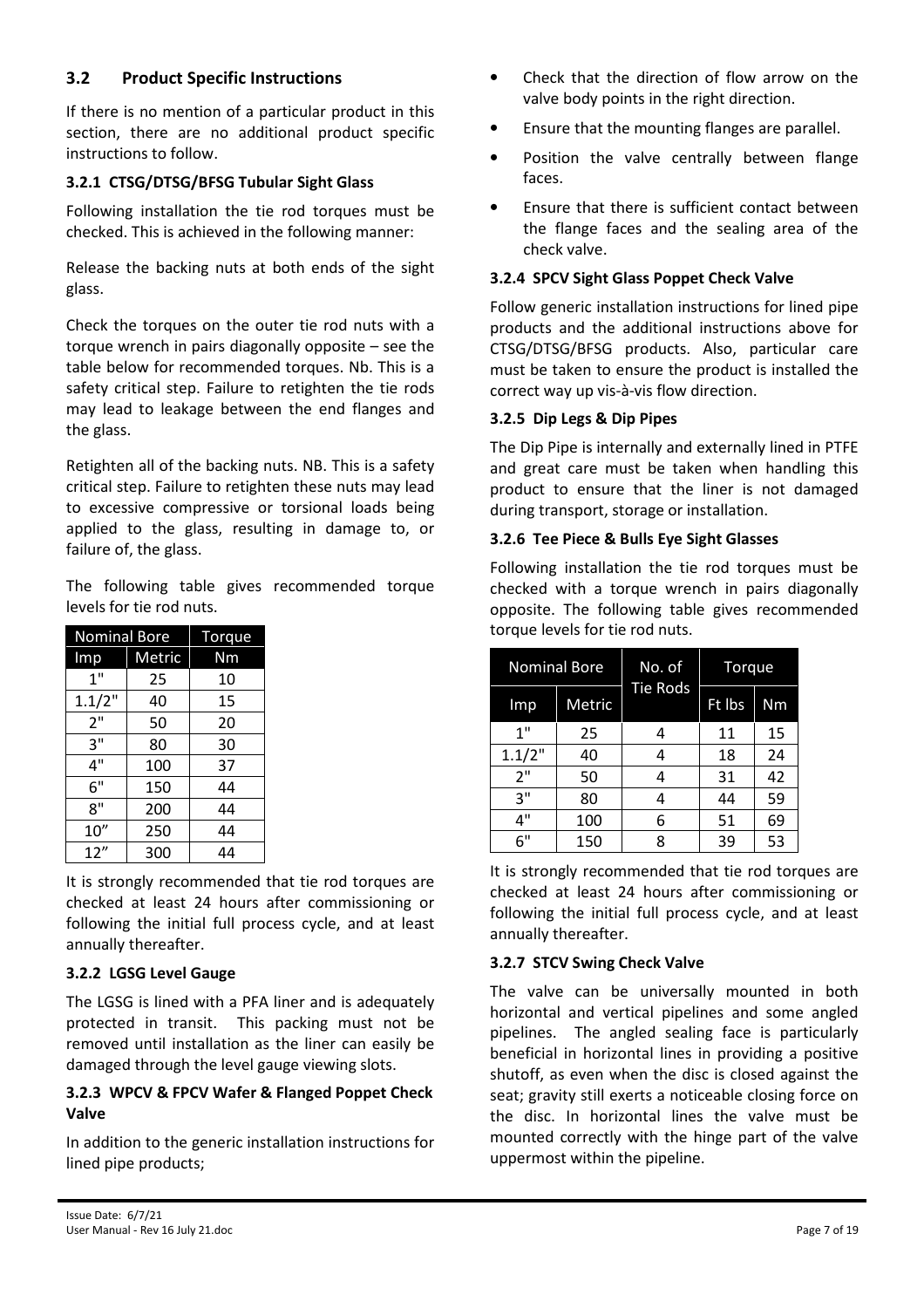In vertical or angled lines the flow must be upward through the valve allowing gravity to provide a valve closing force. The valve body has a clear flow direction arrow cast into the side. The valve must be fitted into the pipeline with the direction of this arrow pointing downstream.

The 8in (DN200) and above sized valves have a threaded hole in the top of the body to allow a lifting eye to be fitted to allow easy handling and installation. The valve is manufactured to selfcentre between the boltholes. Typically for instance in a horizontal line, the two adjacent bottom bolts would be fitted first and the swing check valve rested on these bolts. Then the remaining bolts can be fitted and all bolts correctly tightened to the specified torque.

There are no user serviceable items in the product; although it is recommended that for critical services the valve should be inspected for wear at an interval to be determined by the user according to the severity of the duty.

#### **3.2.8 Bellows**

#### *3.2.8.1 Bolt Holes*

Bellows are supplied with threaded bolt holes as standard. These should not be drilled out to create clearance holes due to the possibility of nuts/studs hitting the PTFE convolutions, leading to bellows failure or damage to the bellows during the drilling process. In some circumstances there is no danger of nuts/studs hitting the convolutions, and so bellows flanges with clearance holes can be supplied. Consult the factory if clearance holes are required.

When installed, no more than 2 threads of the connecting studs should protrude beyond the back face of the bellows flanges

#### *3.2.8.2 Initial Inspection*

Upon receipt from the manufacturer, a bellows should be thoroughly inspected to ensure that it has not been damaged during transit from the factory. If at all possible, this inspection should be carried out in a clean, dry, covered area to avoid any potential damage during the inspection process. The specification of the bellows supplied should be checked against that ordered both in terms of its physical attributes (size, flange type, number of convolutions etc.) and also any special elements such as root ring material. The flare faces should be examined to ensure that they are free from

scratches or other damage that would allow the joint to leak. Also, the convolutions should be examined to look for any abrasion, nicks in the PTFE, or any other damage. Once the bellows have been examined, the end caps and other protection should be refitted until the bellows is due to be installed.

#### *3.2.8.3 Installation*

#### Lifting

If a bellows is to be lifted by crane or other mechanical lifting device, it should be slung from one or more of the tie rods, but ensuring that the sling does not press against the convolutions. Never lift by slinging around or through the PTFE convolutions themselves.

#### End Caps

All bellows are supplied with end caps covering both flare faces. These should be kept in place until immediately prior to installation of the bellows. After installation, it is good practice to keep the end caps so that if the bellows are removed from service during maintenance or similar, the end caps can be refitted to protect the flare faces.

#### Tie Rods

Tie rods are supplied set to limit the axial extension of the bellows to the maximum allowable length. These should never be increased, although if it is desired to limit the axial extension of the bellows they can be shortened. The tie rods should never be removed. It should be noted that the tie rods are not designed to be sufficiently strong to resist all possible axial loads that could be applied by a piping system. Rather they are designed to resist any loads generated by pressure inside the bellows themselves.

#### Limit Sleeves

The limit sleeves are supplied set to prevent the bellows from being over compressed. These should never be removed.

#### Movement Range Setting

Ideally a bellows should be fitted such that the movements it experiences results in the bellows being as near its neutral length as much as possible, since this will ensure its life is maximised. It may therefore be appropriate to install the bellows extended or compressed compared to its neutral length so that at its operating temperature it has returned to approximately its neutral length.

In a similar vein, if a bellows is to cope with a movement say of 20 mm axially, it would be better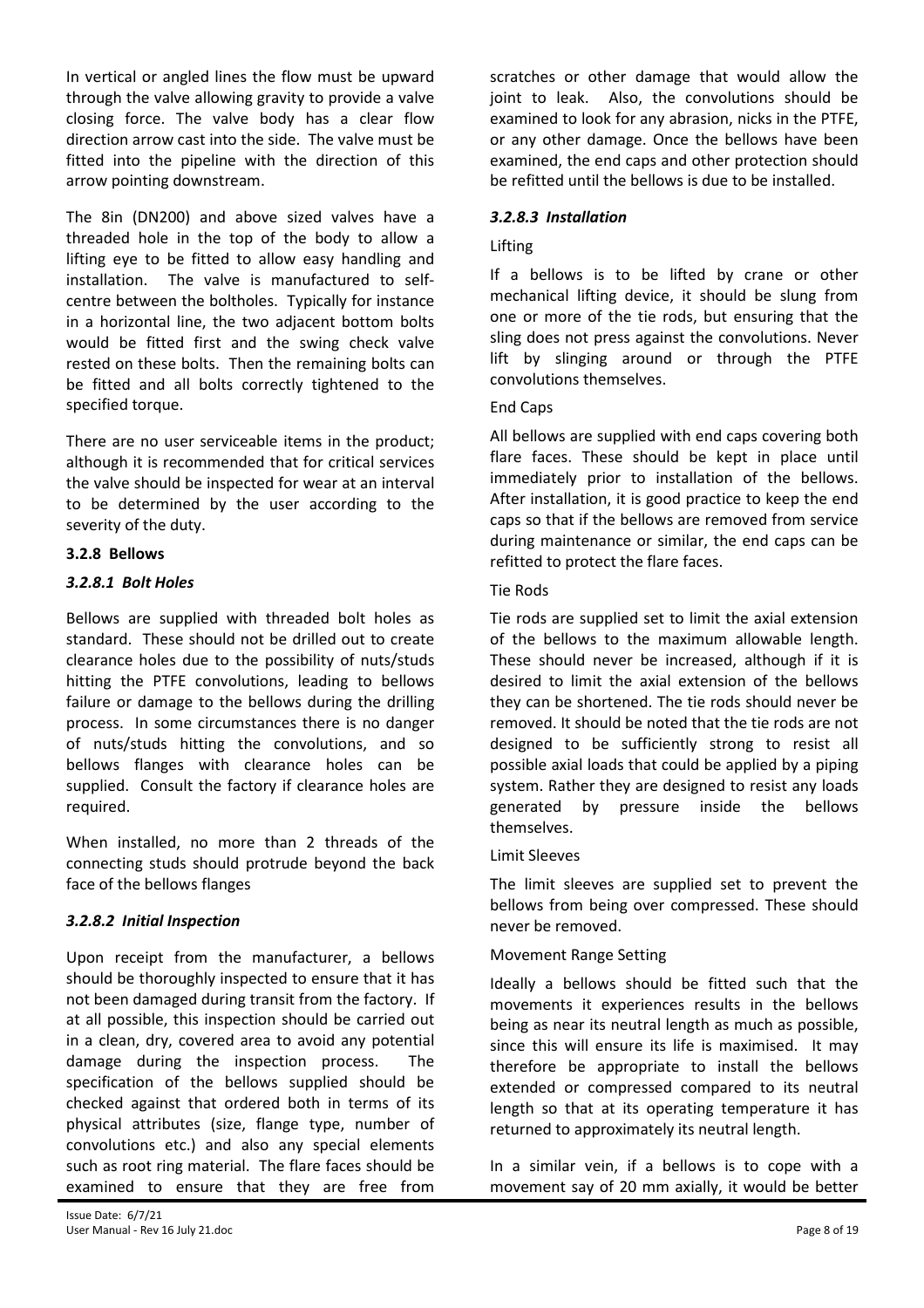to arrange the adjacent pipework such that the movement is +/-10mm about the neutral length rather than the neutral length +20/-0mm.

#### Post Installation Inspection

After installation, and again after the first process cycle, the bellows should be re-inspected particularly to detect any increased misalignment compared to the design amounts. If any increase has occurred appropriate action should be taken to remedy the situation.

#### Welding

Weld spatter hitting the PTFE convolutions will cause bellows to fail prematurely. It is therefore vital that welding is not allowed in the vicinity of bellows at any time.

#### Safety Shields

For all PTFE bellows, excluding those with a metallic outer, there is only one layer of PTFE between the contained fluid and the outside world. Therefore, CRP recommends the use of safety shields on bellows for hazardous duties.

#### Pipe Supports

Bellows should not be fitted and the system pressure tested until all of the supports on the adjacent pipework have been installed. Failure to do this could lead to the bellows being forced to move beyond their allowable limits, causing premature failure.

Almost all pipework systems are subject to a variety of forces, such as thermal expansion, vibration, internal pressure etc. which can give rise to unwanted pipework movements. To ensure the longevity of the pipework system it is critical that these movements are considered and suitable measures, including pipework supports are taken to accommodate them. PTFE bellows can provide one part of the solution in accommodating such movements. It is beyond the scope of this document to define suitable pipe supports, however with regard to bellows the designer must take account of the following:

Pipework adjacent to bellows must be suitably supported to prevent inappropriate loads being transferred to the bellows. E.g. A vertically mounted bellows must not be relied upon to support the weight of the pipework mounted above or below it.

Bellows have significant spring rates, and can exert significant loads on adjacent pipework as they are expanded or compressed.

As bellows are pressurised, this creates end loads on the adjacent pipework.

Nb. For the above reasons vertically mounted bellows should not be attached directly to vessels on load cells.

#### *3.2.8.4 Maintenance and Routine Inspection*

Bellows are largely maintenance free items. However, regular inspections are required of them. The following items should be checked on a regular basis:

#### Metallic Components

Tie rods, flanges and root rings. These items should be inspected on a regular basis to look for any signs of damage or corrosion. If any significant damage or corrosion is detected, the bellows should be removed from service. In addition, it should be checked that the tie rods can move freely within the holes in the bellows flanges.

#### Leakage

If any leakage around the bellows is detected, or if any significant damage or discolouration of the PTFE convolutions is detected, this should be investigated and appropriate action taken. Appropriate precautions must be taken not to endanger personnel during any such investigations.

#### Movement

When the pipework system was initially installed, the movements that the bellows had to accommodate should have been within the allowable ranges. However, in time, if the process changes, or there is any subsequent movement in the pipework, this may result in the movements required of the bellows falling outside the acceptable limits. If this is found to be the case, steps should be taken immediately to remedy the situation.

#### PTFE Convolutions

The PTFE convolutions of a bellows should be inspected regularly for signs of external and internal damage. If any significant damage is found the bellows should be immediately removed from service.

#### *3.2.8.5 Allowable Bellows Movements*

Bellows are designed to allow axial, lateral and angular movements, and combinations of these movements.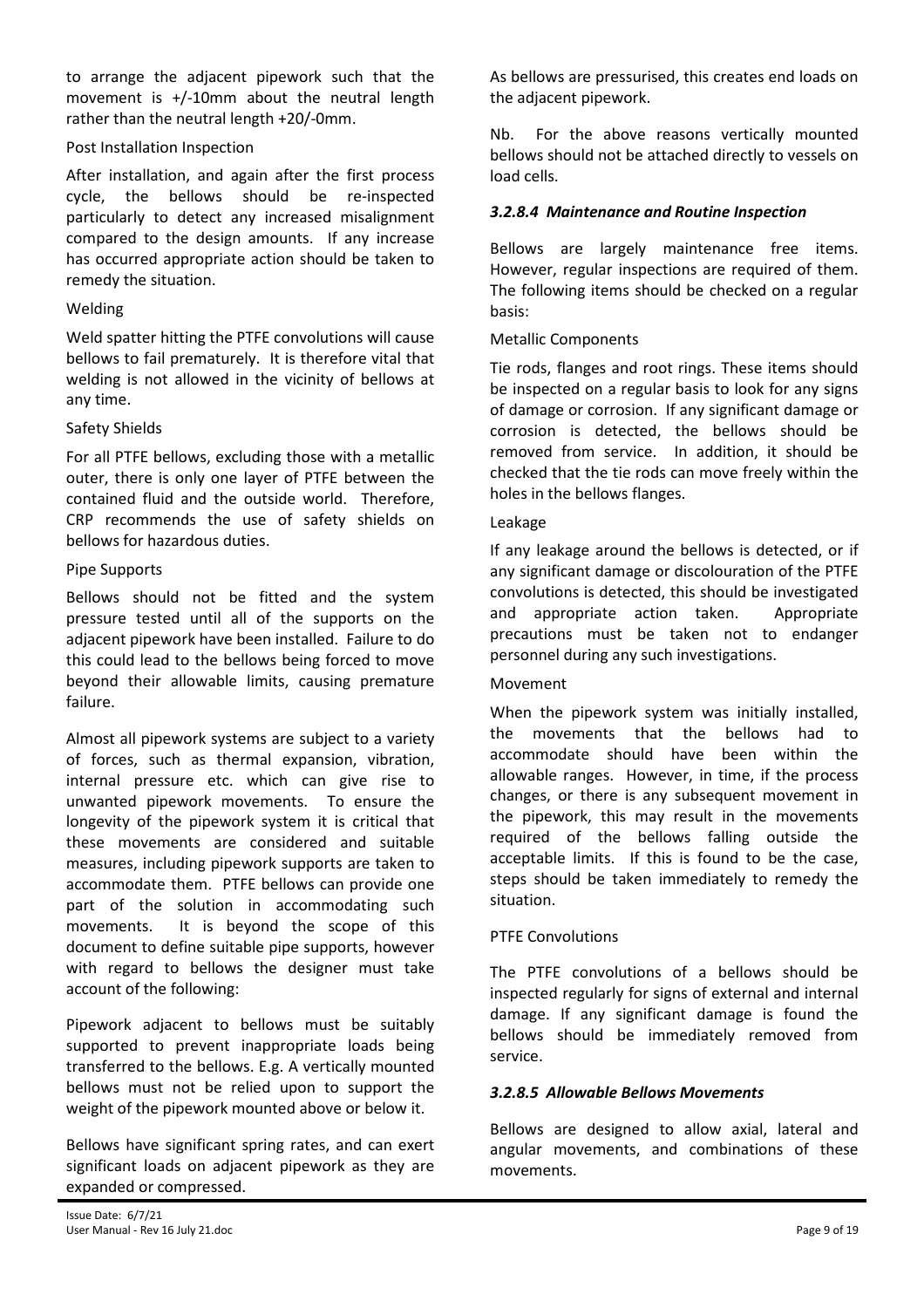#### Axial Movement



Lateral Movement



Angular Movement



It is not allowable to have the maximum amount of any one movement combined with any amount of the other possible movements. The following is a useful rule of thumb in trying to assess situations where a combination of movements is required:

Let:

Dx = axial movement Dy = lateral movement Da = angular movement

$$
\frac{Dx}{Dx_{max}} + \frac{Dy}{Dy_{max}} + \frac{Da}{Da_{max}} \le 1
$$

Nb.

Bellows are not designed to allow torsional (rotation around their axis) movements. If torsional movements occur this will compromise the integrity of the bellows and lead to immediate or premature failure.

## *3.2.8.6 General Comments*

Due to the nature of PTFE bellows, extra care must be taken when handling, installing and using these products. In particular the following issues must be addressed to ensure satisfactory operation of the bellows:

Bellows are not designed to accommodate incorrect pipework installation. In fact they should be fitted with as much care as a pump and similar equipment.

In assessing the required movements from a bellows, likely construction tolerances should be taken into account.

Do not use abrasives such as steel wool, wire brushes or emery paper to clean bellows. These can cause scratches on the PTFE leading to premature failure of the bellows.

If there is a possibility of temperature or pressure surges, beyond the operating range of the bellows, systems must be put in place to prevent such surges from occurring.

If a bellows is to be used with abrasive slurries or solids, a smooth bore internal sleeve should be used to ensure smooth flow through the bellows and to minimise the risk to the PTFE convolutions from abrasion by the contained fluid.

#### **3.2.9 Atomac and Durco Valve Products**

Please refer to the appropriate Installation, Operation and Maintenance Manuals on the website.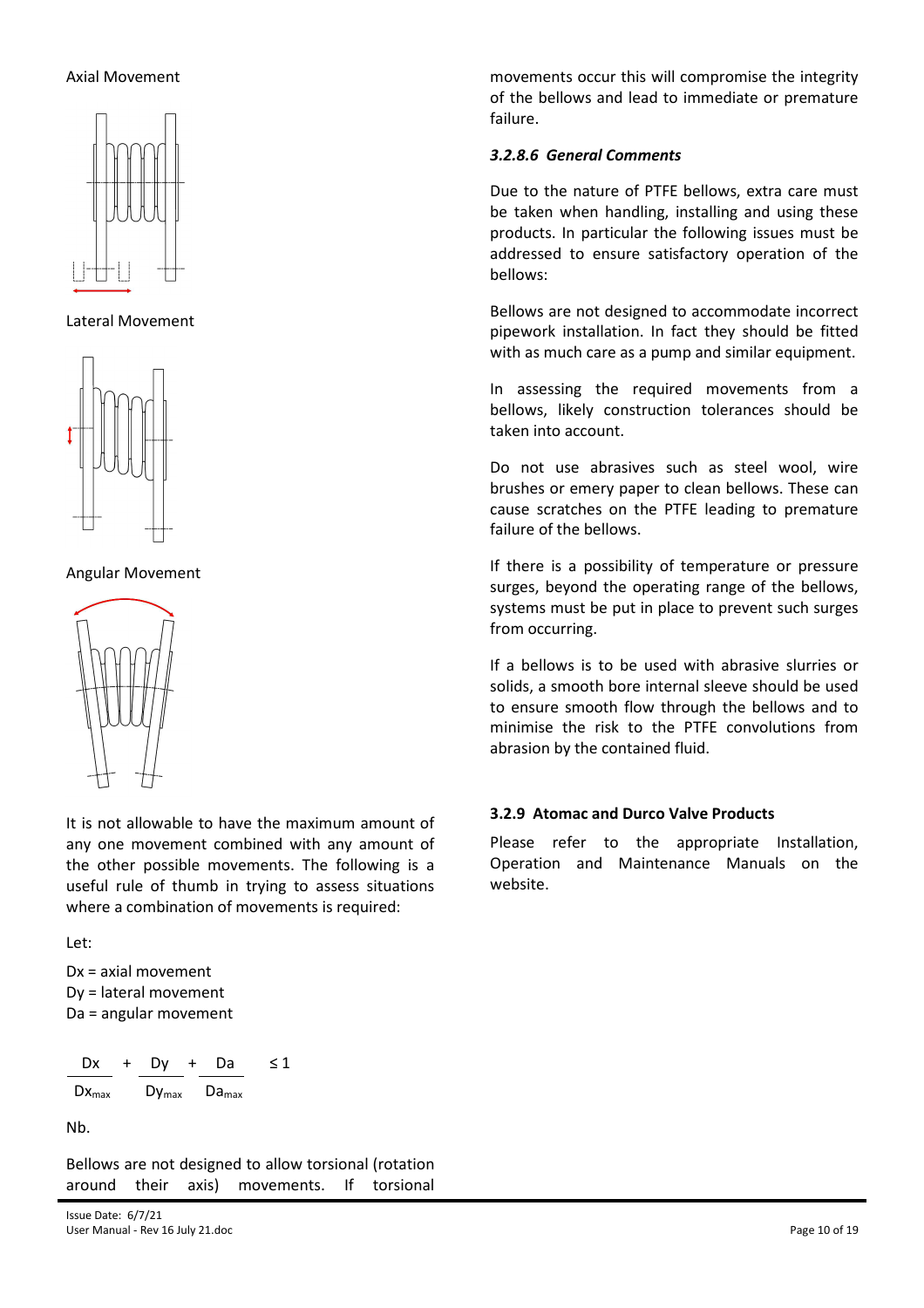# **4. User Instructions**

# **4.1 Generic User Instructions**

It is the responsibility of the user to ensure that the products are suitable for conveying the intended chemical(s) and for the intended operating conditions. Specifically, consideration must be given to the effects of corrosion, erosion/wear, including potential effects from turbulence and vortices etc. It should be noted that while PTFE/PFA/FEP have outstanding corrosion resistance, they have limited erosion resistance, and contained fluid velocities should be kept below 15m/s. In addition, these products are not approved for conveying unstable fluids.

Solids or slurry handling can create erosion in addition to corrosion. The following list provides general guidance on the handling of slurries. However the degree of erosion is dependent on the nature of the solids being handled, and therefore in cases of doubt, it is recommended that testing be carried out to prove the suitability of lined piping.

The contained fluid and solids should be chemically compatible with the lining.

Ideally, the flow velocity should be kept at 0.6 to 1.2 m/sec but in any case should not be more than 2.1 m/sec. Consideration must be given to components where the flow path is convoluted, since this may give rise to local flow velocities in excess of the general flow velocity.

To minimize erosion, particle sizes should be less than 60 microns. Particle sizes greater than 150 microns will likely result in unacceptable levels of erosion. Intermediate particle sizes will likely result in acceptable levels of erosion.

Long radius elbows should be used.

Regular inspections of the insides of the lined piping system should be conducted to ensure that no excessive erosion has occurred.

In designing the support structure the user must take into account the following factors in both operating and test conditions, and the possibility of more than one of these loads occurring simultaneously:

- Internal pressure from the contained fluid.
- The mass of the contained fluid.
- Traffic, wind and earthquake loading.
- The potential to overstress the flanges.
- Vibration.
- Reaction forces and moments which result from the supports, attachments, thermal movement, other piping etc.
- Fatigue etc.

In earthquake conditions, CRP is unable to guarantee the integrity of its products, and the user must take suitable precautions to guard against potential product failure and its consequences in these circumstances.

It is the responsibility of the user to ensure that suitable pressure relief and other appropriate safety devices have been included in the design of the entire pressure system, and that discharges from such equipment have been considered, including draining facilities to prevent liquid build up in gas lines which may give rise to water hammer.

If the products are to reach temperatures during operation or test which would be harmful to individuals should they come in contact with the products in these conditions, it is the user's responsibility to overcome this hazard.

The user is responsible for ensuring that suitable provision is made to allow for any necessary draining and venting of the system.

The user is responsible for ensuring that suitable provision is made to allow for isolation of take off pipes if these are of a size to present a significant risk. In addition, the risk of inadvertent discharge must be minimised, and the take off points must be clearly marked on the permanent side, indicating the fluid contained.

While CRP applies a corrosion resistant undercoat/paint to products, or other customer specific paint, prior to despatch, unless specifically instructed not to do so by the customer, or it is unnecessary due to the materials of construction, the user is responsible for the maintenance of the exterior of the products to prevent corrosive attack.

Where, under reasonably foreseeable conditions, the allowable pressure limits of the products could be exceeded, the user is responsible for the fitting of suitable protective devices, and, if appropriate adequate monitoring devices.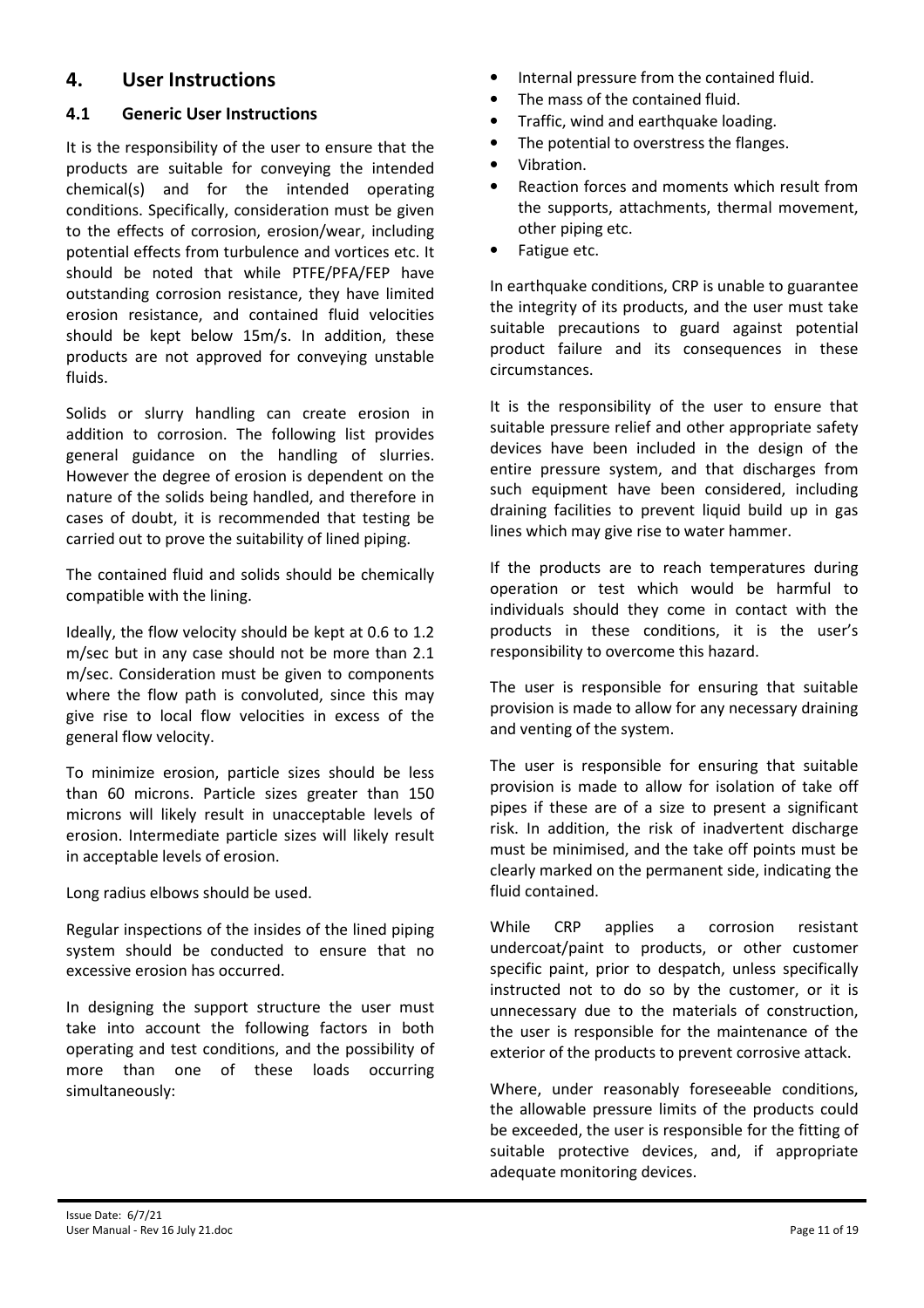By their nature, PTFE/PFA/FEP lined products are not fire proof (the PTFE/PFA/FEP lining will melt under extremes of heat). Also, the integrity of the glass elements of sight glasses cannot be guaranteed under such conditions. Therefore, if appropriate, the user must consider how to meet any damage limitation requirements in the event of a fire.

If lined pipes or other products are to be placed underground, it is recommended that, as a minimum, their position and route be recorded in the technical documentation to facilitate safe maintenance, inspection and repair.

If lined equipment is to be used to for wet chlorine duty, the maximum temperature must not exceed 150°C. Above this temperature, any chlorine that permeates the liner may react with the steel shell, and cause a fire.

# **4.2 Product Specific User Instructions**

#### **4.2.1 ½"NB – 14"NB Spools & Lined Fittings**

#### *4.2.1.1 Maximum and Minimum Allowable Operating Pressures and Temperatures*

These are determined by the lowest of the allowable limits for the items comprising the spools/fittings. In most cases the flanges are the limiting factor (see tables below). Nb. Pressures are shown in bar(g).

For pressure ratings at intermediate temperatures in the tables below, linear interpolation can be used to calculate allowable pressures.

| <b>Flange</b><br><b>Class</b> | Temp (°C)   | 1    | 2    | 3    | 4    | 5    |
|-------------------------------|-------------|------|------|------|------|------|
| <b>ASME</b>                   | $-29$ to 38 | 19.6 | 19.0 | 19.0 | 15.9 | 16.3 |
| B16.5,                        | 50          | 19.2 | 18.3 | 18.4 | 15.3 | 16.0 |
| Class 150                     | 100         | 17.7 | 15.7 | 16.2 | 13.3 | 14.9 |
|                               | 150         | 15.8 | 14.2 | 14.8 | 12.0 | 14.4 |
|                               | 200         | 13.8 | 13.2 | 13.7 | 11.2 | 13.8 |
| <b>ASME</b>                   | $-29$ to 50 | 31.0 | 31.0 | 31.0 | 31.0 | 31.0 |
| B16.5,                        | 100         | 27.8 | 27.8 | 27.8 | 27.8 | 27.8 |
| Class 300                     | 150         | 23.7 | 23.7 | 23.7 | 23.7 | 23.7 |
|                               | 200         | 20.0 | 20.0 | 20.0 | 20.0 | 20.0 |

|                | <b>Flange Material Types</b> |
|----------------|------------------------------|
| $\mathbf{1}$ . | ASTM A105, ASTM A350         |
|                | Grade LF2,                   |
|                | ASTM A216 Grade WCB          |
| 2.             | ASTM A182 Grade F304         |
| 3.             | <b>ASTM Grade F316</b>       |
| 4              | ASTM A182 Grades F304L       |
|                | and F316L                    |
| 5.             | BS1501-161 Grade 430A,       |
|                |                              |

| <b>Flange</b> |                |      | <b>Flange Materials</b> |      |      |      |      |      |      |      |      |
|---------------|----------------|------|-------------------------|------|------|------|------|------|------|------|------|
| Class         | Temp (°C)      | A    | B                       | C    | D    | E    | F    | G    | Н    |      | K    |
| <b>BS EN</b>  | $-10$ to $+50$ | 10.0 | 10.0                    | 9.1  | 9.1  | 7.6  | 9.1  | 8.9  | 9.3  | 9.1  | 8.4  |
| 1092-1        | 100            | 8.0  | 10.0                    | 7.5  | 7.8  | 6.3  | 8.3  | 6.9  | 6.9  | 7.8  | 7.3  |
| <b>PN10</b>   | 150            | 7.5  | 9.7                     | 6.8  | 7.1  | 5.7  | 8.1  | 6.2  | 6.2  | 7.0  | 6.7  |
|               | 200            | 6.9  | 9.4                     | 6.3  | 6.6  | 5.3  | 7.9  | 5.6  | 5.6  | 6.4  | 6.1  |
| <b>BS EN</b>  | $-10$ to $+50$ | 16.0 | 16.0                    | 14.7 | 14.7 | 12.3 | 14.7 | 14.2 | 14.9 | 14.6 | 13.5 |
| 1092-1        | 100            | 12.8 | 16.0                    | 12.1 | 12.5 | 10.2 | 13.4 | 11.0 | 11.0 | 12.4 | 11.7 |
| <b>PN16</b>   | 150            | 11.9 | 15.6                    | 11.0 | 11.4 | 9.2  | 13.0 | 10.0 | 10.0 | 11.2 | 10.7 |
|               | 200            | 11.0 | 15.1                    | 10.2 | 10.6 | 8.5  | 12.6 | 9.0  | 9.0  | 10.3 | 9.7  |

#### **Flange Materials:**

A: DIN 17100 R.St 37.2 (EN10025 S235 JRG2, Werkstoff No. 1.0038, C22.8)

B: ASTM A105, ASTM A350 Gr. LF2, ASTM A216 Gr. WCB.

C: ASTM A182 Gr. F304

D: ASTM A182 Gr. F316

E: ASTM A182 Gr. F304L, 316L

F: BS1501-161-430A, ASTM A516 Gr. 60, EN10028-2 P265GH

G: EN10222-5 Grade X5CrNi18-10, EN10213-4 Grade GX5CrNi19-10, and EN10028-7 Grade X5CrNi18-10 (304)

H: EN10222-5 Grade X2CrNi18-9, EN10213-4 Grade GX2CrNi19-11, and EN10028-7 Grade X2CrNi19-11 (304L)

J: EN10222-5 Grade X5CrNiMo17-12-2, EN10213-4 Grade GX5CrNiMo19-11-2, and EN10028-7 Grade X5CrNiMo17-12-2 (316)

K: EN10222-5 Grade X2CrNiMo17-12-2, EN10213-4 Grade GX2CrNiMo19-11-2, and EN10028-7 Grade X2CrNiMo17-12-2 (316L)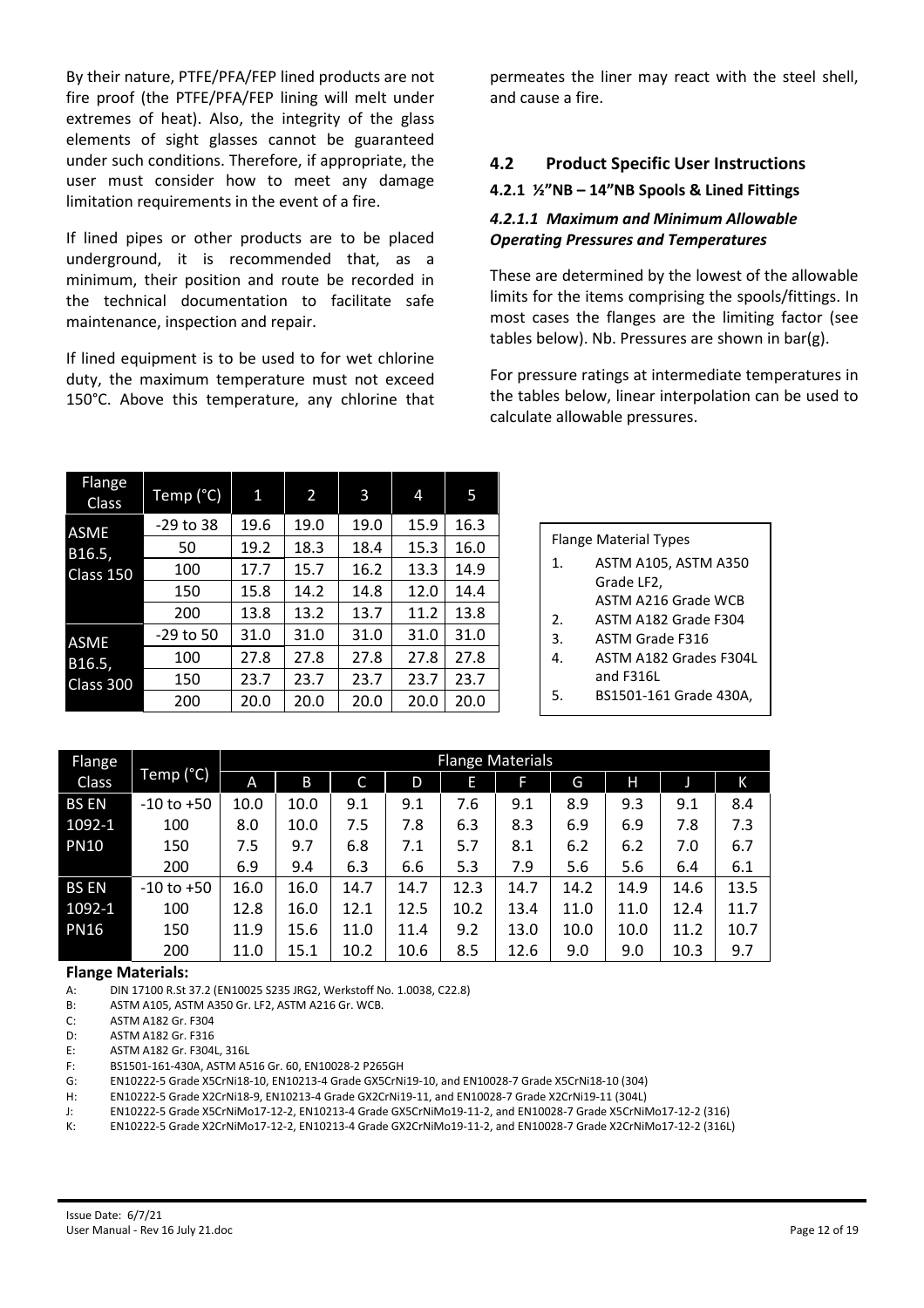| Flange<br>Class     | Temp<br>$(^{\circ}C)$ | Minimum<br>Pressure | Maximum<br>Pressure |
|---------------------|-----------------------|---------------------|---------------------|
| <b>BS10 Table D</b> | $-17.8 - 200$         |                     | 6.9                 |
| <b>BS10 Table E</b> | $-17.8 - 200$         |                     | 13.8                |
| ISO1609             | $-29 - 200$           | -1                  | $1.5\,$             |

However, in a few cases, the pipe can be the limiting factor. The tables below show the situations where this may be the case. If the pipe doesn't appear, then this means that it can never be the pressure limiting factor for the spool/fitting.

|           | OD    | Wall |          |        | Max Allowable Pressure (bar(g)) at: |      |      |      |
|-----------|-------|------|----------|--------|-------------------------------------|------|------|------|
| <b>DN</b> | (mm)  | (mm) | Material | $RT^*$ | <b>50C</b>                          | 100C | 150C | 200C |
| 250       | 273   | 2.9  |          | N/a    | N/a                                 | 27.5 | N/a  | N/a  |
|           |       |      | м        | N/a    | 28.9                                | 26   | 23.2 | N/a  |
| 300       | 323.9 | 3.2  | L        | 30.9   | 29.3                                | 25.5 | 22.8 | N/a  |
|           |       |      | м        | 28.9   | 26.9                                | 24.2 | 21.5 | 19.5 |
|           |       |      | N        | N/a    | 30.9                                | N/a  | N/a  | N/a  |
|           |       |      | P        | 30.2   | 29.2                                | 26.9 | N/a  | N/a  |
|           |       | 3.6  | м        | N/a    | 30.3                                | 27.3 | N/a  | N/a  |
| 350       | 355.6 | 3.6  |          | N/a    | 30                                  | 26.2 | 23.4 | N/a  |
|           |       |      | м        | 29.6   | 27.6                                | 24.8 | 22   | 20   |
|           |       |      | P        | N/a    | 29.9                                | 27.6 | N/a  | N/a  |
|           |       | 4    | M        | N/a    | 30.7                                | 27.6 | N/a  | N/a  |

#### **Pipe Materials:**

L: EN10216-5 Seamless & EN10217-7 Welded Grade X5CrNi18-10 (304).

M: EN10216-5 Seamless & En10217-7 Welded Grade X2CrNi19-11 (304L).

N: EN10216-5 Seamless & En10217-7 Welded Grade X5CrNiMo17-12-2 (316).

P: EN10216-5 Seamless & EN10217-7 Welded Grade X2CrNiMo17-12-2 (316L).

#### \* RT = Room Temperature

|      |          |          | Max Allowable         |        |  |           |          |          | Max Allowable         |        |
|------|----------|----------|-----------------------|--------|--|-----------|----------|----------|-----------------------|--------|
|      |          |          | Pressure (bar(g)) at: |        |  |           |          |          | Pressure (bar(g)) at: |        |
| Pipe | Pipe     |          | $-29$ to              | 150 to |  | Pipe      | Pipe     |          | $-29$ to              | 150 to |
| NB   | Schedule | Material | 149C                  | 200C   |  | <b>NB</b> | Schedule | Material | 149C                  | 200C   |
| 6    | 10       | R.       | 27.7                  | N/a    |  | 12        | 10       | т        | 20.7                  | 20.1   |
|      |          | S        | 24.9                  | 23.5   |  |           |          | U        | 17.3                  | 16.1   |
|      |          | т        | 29.7                  | N/a    |  |           | 20       | R        | 28.9                  | N/a    |
| 8    | 10       | R        | 25.3                  | 23.6   |  |           |          | S        | 24.1                  | 22.8   |
|      |          | S        | 21.1                  | 19.9   |  |           |          |          | 28.9                  | N/a    |
|      |          | т        | 25.3                  | N/a    |  |           |          | U        | 24.1                  | 22.3   |
|      |          | U        | 21.1                  | 19.5   |  |           |          | v        | 30.7                  | 30.7   |
| 10   | 10       | R        | 22.6                  | 21.1   |  | 14        | 10       | R        | 26.3                  | N/a    |
|      |          | S        | 18.9                  | 17.9   |  |           |          | S        | 21.9                  | 20.7   |
|      |          |          | 22.6                  | 21.8   |  |           |          |          | 26.3                  | N/a    |
|      |          | U        | 18.9                  | 17.5   |  |           |          | U        | 21.9                  | 20.3   |
| 12   | 10       | R        | 20.7                  | 19.4   |  |           | 20       | S        | 27.4                  | 25.9   |
|      |          | S        | 17.3                  | 16.4   |  |           |          | U        | 27.4                  | N/a    |

#### **Pipe Materials:**

R: ASTM A312 TP304. U: ASTM A312 TP316L

S: ASTM A312 TP304L. V: ASTM A333 Gr.6

T: ASTM A312 TP316

Issue Date: 6/7/21

User Manual - Rev 16 July 21.doc Page 13 of 19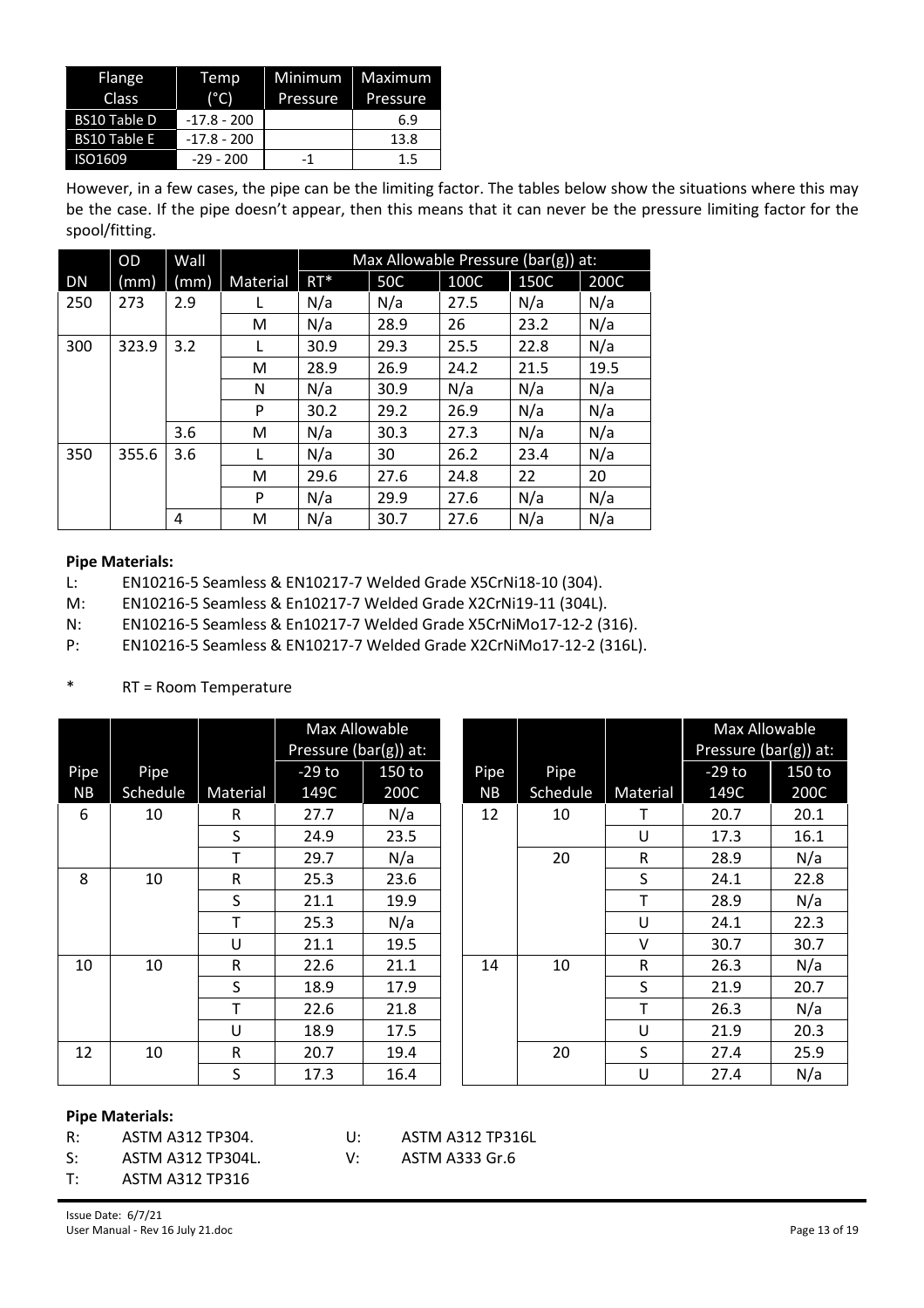The vacuum performance of spools and fittings are as detailed below:

| Product         | Size Range                      | Rating      | Temperature<br>Range                  |
|-----------------|---------------------------------|-------------|---------------------------------------|
| Spools          | $1/2" - 8" NB$                  | full vacuum | $-29^{\circ}$ C to $+200^{\circ}$ C   |
| Spools          | 10" & 12" NB (heavy duty liner) | full vacuum | -29 $^{\circ}$ C to +150 $^{\circ}$ C |
| Spools          | 14" NB (standard duty liners)   | full vacuum | -29 $^{\circ}$ C to +50 $^{\circ}$ C  |
| <b>Fittings</b> | $1/2" - 6" NB$                  | full vacuum | $-29^{\circ}$ C to $+200^{\circ}$ C   |
| <b>Fittings</b> | $8'' - 14''$ NB                 |             | consult factory                       |

#### **4.2.2 Spacers – Types 1, 2, & 3**

#### *4.2.2.1 Maximum and Minimum Allowable Operating Pressures and Temperatures*

These are determined by the lowest of the allowable limits for the adjacent components. (See tables below).

| Flange                                      | Temp           | Maximum  |
|---------------------------------------------|----------------|----------|
| Class                                       | (°C)           | Pressure |
|                                             | -29 to 38      | 19.6     |
|                                             | 50             | 19.2     |
| <b>ASME B16.5, Class 150</b><br>& Class 300 | 100            | 17.7     |
|                                             | 150            | 15.8     |
|                                             | 200            | 13.8     |
|                                             | $-10$ to $+50$ | 10.0     |
| BS EN 1092-1 PN10                           | 100            | 10.0     |
|                                             | 150            | 9.7      |
|                                             | 200            | 9.4      |
|                                             | $-10$ to $+50$ | 16.0     |
| BS EN 1092-1 PN16                           | 100            | 16.0     |
|                                             | 150            | 15.6     |
|                                             | 200            | 15.1     |
| <b>BS10 Table D</b>                         | -17.8 to 200   | 6.9      |
| <b>BS10 Table E</b>                         | -17.8 to 200   | 13.8     |
| ISO1609                                     | $-29 - 200$    | 1.5      |

#### NB.

- 1. Type 1 spacers are unsuitable for pressures greater than those of ASME B16.5 Class 150.
- 2. Pressures are shown in bar(g).

# **4.2.3 CTSG, DTSG and BFSG Tubular Sight Glasses**

In assessing the suitability of a CTSG/DTSG/BFSG for a particular service duty, it should be noted that the tubular elements of these sight glasses are made from borosilicate glass 3.3 to ISO 3585, and the user must confirm the fitness of this glass for conveying the intended chemicals. Further, if an unlined tubular sight glass is being used, the user must ensure the compatibility of the contained fluid with the flange material.

These products are unsuitable for resisting torsional loads and the support system should ensure that these are not applied.

# *4.2.3.1 Maximum and Minimum Allowable Operating Pressures and Temperatures*

In all cases, these products can withstand full vacuum across their entire operating temperature range. The one exception to this is if a PFA/FEP liner has been added to the inside of the glass, in which case the sight glass is not suitable for vacuum duties. The maximum allowable operating pressures are determined by the lowest of the allowable limits for the items comprising the sight glasses. In most cases the glass is the limiting factor (see the table below – data is for all temperatures from –29°C to +150°C. Pressures are shown in bar(g).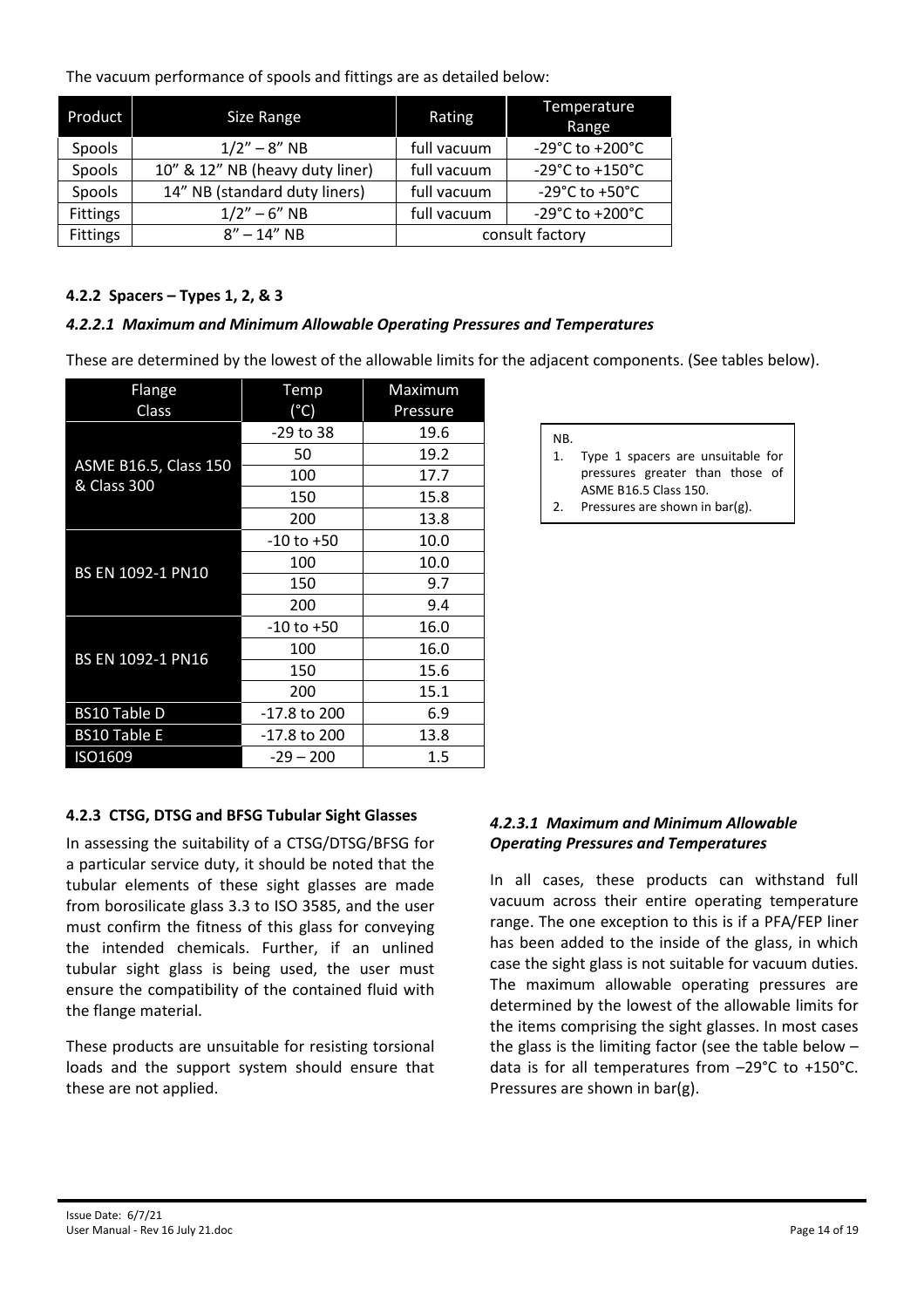| Glass            | Maximum  |
|------------------|----------|
| <b>Tube NB</b>   | Pressure |
| $\frac{1}{2}$    | 10       |
| $\frac{3}{4}$ "  | 10       |
| 1''              | 10       |
| $1\frac{1}{2}$   | 10       |
| 2"               | 10       |
| $2\frac{1}{2}$   | 10       |
| 3''              | 10       |
| $\frac{4^n}{n}$  | 10       |
| $\overline{5}$ " | 10       |
| 6''              | 6        |
| 8''              | 5        |
| 10''             | 3        |
| 12"              | 3        |

However, in a few cases, the flanges can be the limiting factor. The tables below show the situations where this may be the case. If the flange doesn't appear, then this means that it can never be the pressure limiting factor for the sight glass. NB The pressures shown here (given in bar(g)) are applicable across the entire operating temperature range.

| Flange                 | Temp          | <b>Flange Material Type</b> |                         |     |     |      |  |
|------------------------|---------------|-----------------------------|-------------------------|-----|-----|------|--|
| <b>Class</b>           | $(^{\circ}C)$ | 1                           | 2                       | 3   | 4   | 5    |  |
| <b>BS EN</b>           | $-10$ to 50   | 10.0                        | 9.1                     | 9.1 | 7.6 | 10.0 |  |
| 1092-1                 | 100           | 10.0                        | 7.5                     | 7.8 | 6.3 | 9.3  |  |
| <b>PN10</b>            | 150           | 9.7                         | 6.8                     | 7.1 | 5.7 | 8.7  |  |
|                        |               |                             | <b>Maximum Pressure</b> |     |     |      |  |
| <b>BS10</b><br>Table D | -17.8 to 200  | 6.9                         |                         |     |     |      |  |

Flange Material Types

- 1. BS1501-161-430A
- 2. ASTM A216 Grade WCB
- 3. ASTM A240 Gr. 304, BS970:1991 Gr. 304S15, 230M07, 070M20
- 4. ASTM A240 Gr. 316, BS970:1991 Gr. 316S31
- 5. ASTM A240 Gr. 304L, 316L, BS970:1991 Gr.
- 304S11, 316S11

Further with the BFSG Range of products, the floating ball is the limiting pressure factor. For 1" – 2" NB the maximum pressure is 6 bar(g). For the larger sizes the maximum pressure is 4 bar(g). These pressures apply across the entire temperature range.

#### **4.2.4 LGSG Tubular Sight Glasses**

These products are unsuitable for resisting torsional loads and the support system should ensure that these are not applied.

## *4.2.4.1 Maximum and Minimum Allowable Operating Pressures and Temperatures*

These are determined by the lowest of the allowable limits for the items comprising the sight glasses. In most cases the PFA lining is the limiting factor (see the graph below).



However, in a few cases, the flanges can be the limiting factor. The tables below show the situations where this may be the case. If the flange doesn't appear, then this means that it can never be the pressure limiting factor for the sight glass.

| Flange                 | <b>Flange Material Type</b><br>Temp |      |                         |     |                         |     |     |     |
|------------------------|-------------------------------------|------|-------------------------|-----|-------------------------|-----|-----|-----|
| Class                  | (°C)                                | 1    | $\overline{\mathbf{c}}$ | 3   | 4                       | 5   | 6   |     |
| <b>BS EN</b>           | $-10$ to 50                         |      | 10.0 10.0 10.0 10.0     |     |                         | 9.1 | 9.1 | 7.6 |
| $1092 - 1$             | 100                                 | 10.0 | 9.3                     | 8.0 | 9.3                     | 7.5 | 7.8 | 6.3 |
| <b>PN10</b>            | 150                                 | 9.7  | 8.7                     | 7.5 | 8.7                     | 6.8 | 7.1 | 5.7 |
|                        |                                     |      |                         |     | <b>Maximum Pressure</b> |     |     |     |
| <b>BS10</b><br>Table D | $-17.8$ to 200                      | 6.9  |                         |     |                         |     |     |     |

Flange Material Types

- 1. ASTM A105, ASTM A350 Gr. LF2, ASTM A216 Gr. WCB
- 2. BS1501-161-430A
- 3. DIN 17100 R.St 37.2
- 4. DIN 2528 C22.8
- 5. ASTM A182 Gr. F304
- 6. ASTM A182 Gr. F316
- 7. ASTM A182 Gr. F304L, F316L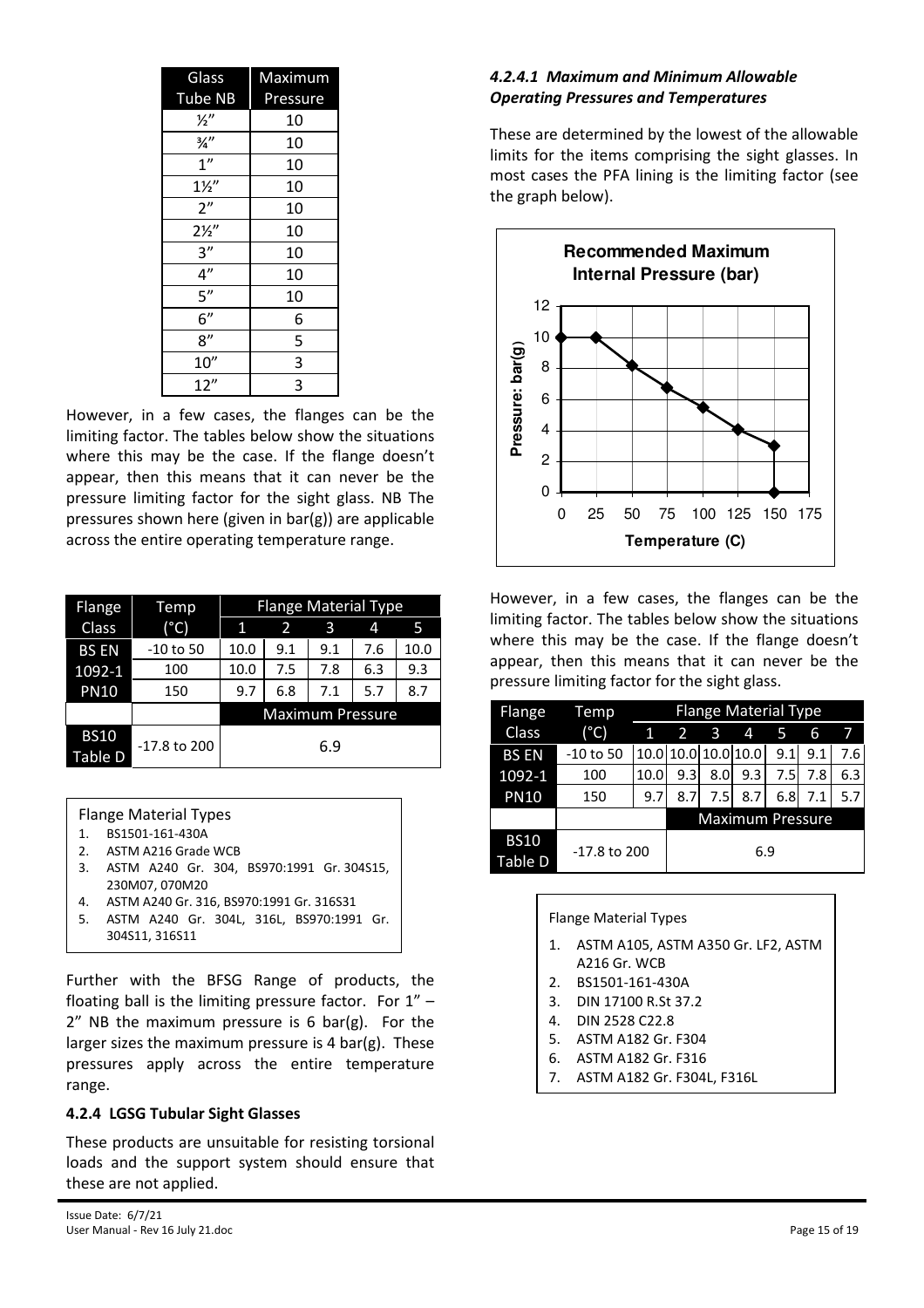#### **4.2.5 WPCV, FPCV and SPCV Poppet Check Valves**

When considering draining and venting of systems containing check valves, consideration must be given to the non-return flow characteristics of the valves.

In assessing the suitability of SPCV valves, for a particular service duty consideration must be given to the corrosion and erosion resistance of the borosilicate glass used in the sight glass element of the valves. These are made from borosilicate glass 3.3 to ISO 3585.

#### *4.2.5.1 Maximum and Minimum Allowable Operating Pressures and Temperatures*

In all cases, these products can withstand full vacuum across their entire operating temperature range. Their maximum operating pressures are as detailed below:

| <b>WPCV</b> | Temperature range: | $-29^{\circ}$ C to $+200^{\circ}$ C. |  |  |
|-------------|--------------------|--------------------------------------|--|--|
|             | Pressure range:    | $-1$ to 19.6 bar(g).                 |  |  |
| <b>SPCV</b> | Temperature range: | $-29^{\circ}$ C to $+150^{\circ}$ C. |  |  |
|             | Pressure range:    | $-1$ to 10.0 bar(g).                 |  |  |

FPCV: See table below for details of the allowable pressure and temperature ranges for these valves. These are determined by the lowest of the allowable limits for the flanges on the ends of the valves. Nb. Pressures are in bar(g).

| Flange       |             |              |                |      |                         |      |
|--------------|-------------|--------------|----------------|------|-------------------------|------|
| Class        | Temp (°C)   | $\mathbf{1}$ | $\overline{2}$ | 3    | 4                       | 5    |
| ASME         | -29 to 38   | 19.6         | 19.0           | 19.0 | 15.9                    | 16.3 |
| B16.5,       | 50          | 19.2         | 18.3           | 18.4 | 15.3                    | 16.0 |
| Class        | 100         | 17.7         | 15.7           | 16.2 | 13.3                    | 14.9 |
| 150          | 150         | 15.8         | 14.2           | 14.8 | 12.0                    | 14.4 |
|              | 200         | 13.8         | 13.2           | 13.7 | 11.2                    | 13.8 |
| <b>BS EN</b> | $-10$ to 50 | 10.0         | 9.1            | 9.1  | 7.6                     | 10.0 |
| 1092-1       | 100         | 10.0         | 7.5            | 7.8  | 6.3                     | 9.3  |
| <b>PN10</b>  | 150         | 9.7          | 6.8            | 7.1  | 5.7                     | 8.7  |
|              | 200         | 9.4          | 6.3            | 6.6  | 5.3                     | 7.8  |
| <b>BS EN</b> | -10 to 50   | 16.0         | 14.7           | 14.7 | 12.3                    | 16.0 |
| 1092-1       | 100         | 16.0         | 12.1           | 12.5 | 10.2                    | 14.9 |
| <b>PN16</b>  | 150         | 15.6         | 11.0           | 11.4 | 9.2                     | 13.9 |
|              | 200         | 15.1         | 10.2           | 10.6 | 8.5                     | 12.4 |
|              |             |              |                |      | <b>Maximum Pressure</b> |      |
| <b>BS10</b>  | -17.8 to    |              |                | 6.9  |                         |      |
| Table D      | 200         |              |                |      |                         |      |
| <b>BS10</b>  | -17.8 to    |              |                | 13.8 |                         |      |
| Table E      | 200         |              |                |      |                         |      |

Flange Material Types

- 1. ASTM A105, ASTM A350 Grade LF2, ASTM A216 Grade WCB
- 2. ASTM A182 Grade F304, ASTM A240 Grade 304
- 3. ASTM Grade F316, ASTM A240 Grade 316
- 4. ASTM A182 Grades F304L and F316L, ASTM
- A240 Grades 304L and 316L
- 5. BS1501-161 Grade 430A

#### **4.2.6 Dip Legs and Dip Pipes**

#### *4.2.6.1 Maximum and Minimum Allowable Operating Pressures and Temperatures*

In all cases, these products can withstand full vacuum across their entire operating temperature range. Their maximum operating pressures are determined by the lowest of the allowable limits for the items comprising the dip legs/pipes. In most cases the flanges are the limiting factor (see tables below). NB Pressures are shown in bar(g).

| Flange                | <b>Flange Material Type</b><br>Temp |              |                |      |                         |      |  |
|-----------------------|-------------------------------------|--------------|----------------|------|-------------------------|------|--|
| <b>Class</b>          | $(^{\circ}C)$                       | $\mathbf{1}$ | $\overline{a}$ | 3    | 4                       | 5    |  |
| <b>ASME</b>           | -29 to 38                           | 19.7         | 19.0           | 19.0 | 15.9                    | 18.3 |  |
| B16.5,                | 93                                  | 17.9         | 15.9           | 16.2 | 13.4                    | 17.2 |  |
| Class                 | 149                                 | 15.9         | 14.1           | 14.8 | 12.1                    | 15.9 |  |
| 150                   | 200                                 | 13.8         | 13.1           | 13.4 | 11.0                    | 13.8 |  |
| <b>ASME</b>           | -29 to 38                           | 31.0         | 31.0           | 31.0 | 31.0                    | 31.0 |  |
| B16.5,                | 93                                  | 27.8         | 27.8           | 27.8 | 27.8                    | 27.8 |  |
| <b>Class</b>          | 149                                 | 23.7         | 23.7           | 23.7 | 23.7                    | 23.7 |  |
| 300                   | 200                                 | 20.0         | 20.0           | 20.0 | 20.0                    | 20.0 |  |
|                       | -10 to 50                           | 10.0         | 9.1            | 9.1  | 7.6                     | 10.0 |  |
| <b>BSEN</b><br>1092-1 | 100                                 | 10.0         | 7.5            | 7.8  | 6.3                     | 9.3  |  |
| <b>PN10</b>           | 150                                 | 9.7          | 6.8            | 7.1  | 5.7                     | 8.7  |  |
|                       | 200                                 | 9.4          | 6.3            | 6.6  | 5.3                     | 7.8  |  |
|                       | -10 to 50                           | 16.0         | 14.7           | 14.7 | 12.3                    | 16.0 |  |
| <b>BS EN</b>          | 100                                 | 16.0         | 12.1           | 12.5 | 10.2                    | 14.9 |  |
| 1092-1<br><b>PN16</b> | 150                                 | 15.6         | 11.0           | 11.4 | 9.2                     | 13.9 |  |
|                       | 200                                 | 15.1         | 10.2           | 10.6 | 8.5                     | 12.4 |  |
|                       |                                     |              |                |      | <b>Maximum Pressure</b> |      |  |
| <b>BS10</b>           | $-17.8$ to                          |              |                | 6.9  |                         |      |  |
| Table D               | 200                                 |              |                |      |                         |      |  |
| <b>BS10</b>           | -17.8 to                            |              |                |      |                         |      |  |
| <b>Table E</b>        | 200                                 | 13.8         |                |      |                         |      |  |

Flange Material Types

- 1. ASTM A105, ASTM A350 Gr. LF2, ASTM A216 Gr. WCB
- 2. ASTM A182 Gr. F304
- 3. ASTM A182 Gr. F316
- 4. ASTM A182 Gr. F304L, F316L
- 5. BS1501-161- Grade 430A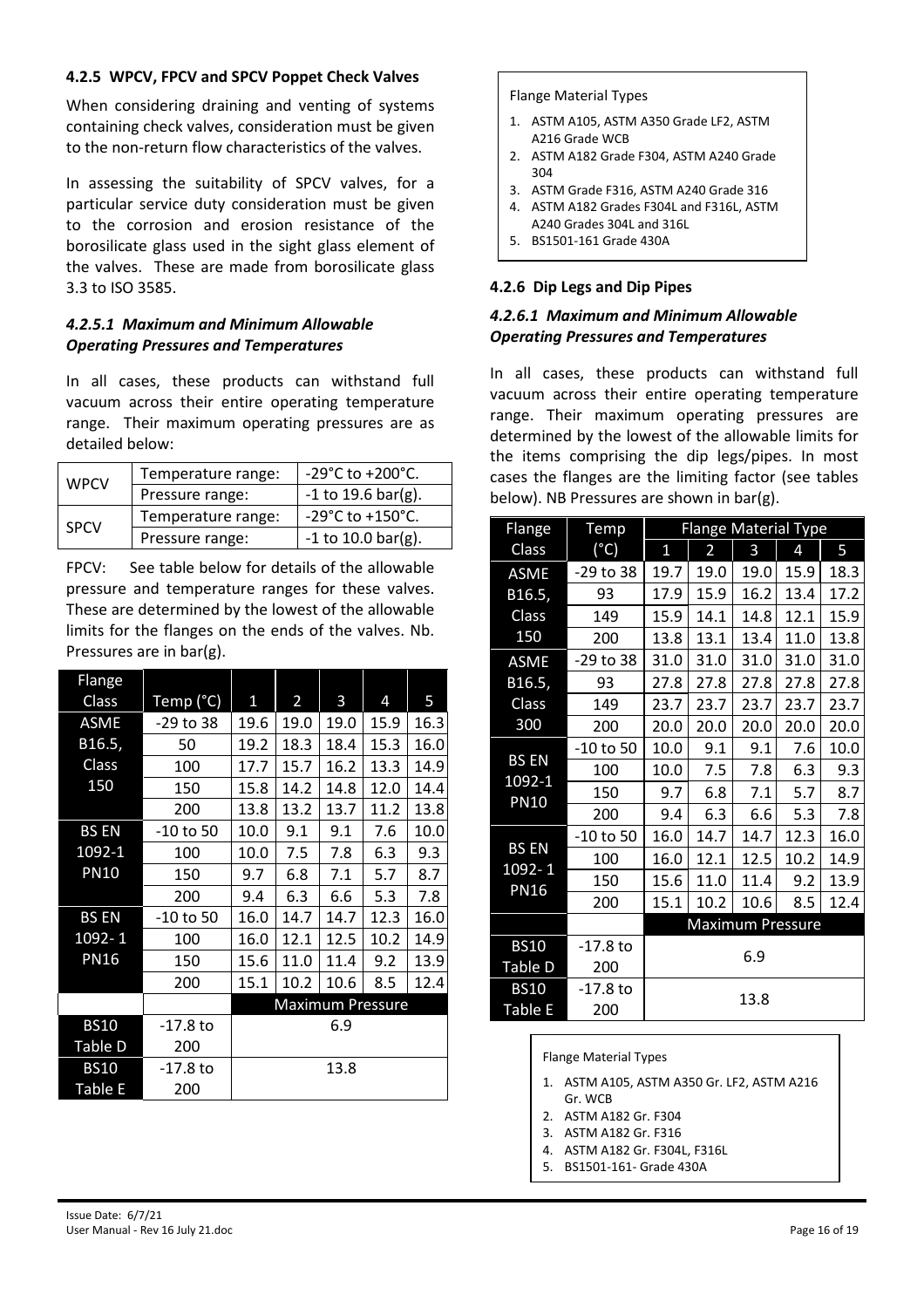#### Adapter Flanges

| Adapter<br>Flange | Max. pressure $(bar(g))$ |
|-------------------|--------------------------|
| 400x25            | 25.0                     |
| 400x40            | 25.5                     |
| 400x50            | 26.0                     |
| 400×80            | 27.0                     |
| 400x100           | 29.0                     |

NB While every effort is made to ensure that the products supplied are to specification, the user should note that it is impossible to pressure test dip leg/pipes and, therefore, as part of plant commissioning such a test should be undertaken.

#### **4.2.7 Blanking Spades, Lined Spectacle Blinds and Solid PTFE Spectacle Blinds**

#### *4.2.7.1 Maximum and Minimum Allowable Operating Pressures and Temperatures*

In all cases, these products can withstand full vacuum across their entire operating temperature range. Their maximum operating pressures are as detailed below:

|     | Maximum Pressures (bar(g)) |                                    |                            |                |                                       |                  |
|-----|----------------------------|------------------------------------|----------------------------|----------------|---------------------------------------|------------------|
| DN  | $-29^{\circ}$ C to         | <b>Blanking Spades</b><br>150°C to | PTFE/PFA<br>Lined<br>Steel |                | Solid PTFE Spectacle<br><b>Blinds</b> |                  |
|     | 149°C                      | 200°C                              | Spectacle<br><b>Blinds</b> | $23^{\circ}$ C | 100°<br>C                             | $200^\circ$<br>C |
| 15  | 31                         | 31                                 | 31.0                       | 31             | 31                                    | 24               |
| 20  | 31                         | 31                                 | 31.0                       | 31             | 31                                    | 24               |
| 25  | 31                         | 31                                 | 31.0                       | 31             | 27                                    | 15               |
| 40  | 31                         | 31                                 | 31.0                       | 25             | 11                                    | 6.4              |
| 50  | 24                         | 22                                 | 31.0                       | 31             | 18                                    | 10               |
| 80  | 11                         | 10                                 | 31.0                       | 18             | 8.1                                   | 4.5              |
| 100 | 6.3                        | 5.9                                | 30.6                       | 29             | 13                                    | 7.4              |
| 150 | 2.8                        | 2.6                                | 31.0                       | 13             | 5.9                                   | 3.3              |
| 200 | 1.6                        | 1.5                                | 31.0                       | 7.3            | 3.3                                   | 1.8              |
| 250 | 1.0                        | 0.93                               | 31.0                       | n/a            | n/a                                   | n/a              |
| 300 | 0.68                       | 0.64                               | 31.0                       | n/a            | n/a                                   | n/a              |
| 350 | 0.57                       | 0.54                               | n/a                        | n/a            | n/a                                   | n/a              |
| 400 | 0.43                       | 0.41                               | n/a                        | n/a            | n/a                                   | n/a              |

NB For PTFE/PFA lined items, the operating temperature range is –29°C to 200°C. For FEP lined items the range is –29°C to 150°C.

For solid PTFE spectacle blinds the limits are for blinds of the thicknesses detailed below. For other thicknesses contact CRP for details of pressure limits.

All pressures are shown in bar (g)

| DΝ | <b>Thickness</b> | DN  | <b>Thickness</b> |
|----|------------------|-----|------------------|
| 15 | 10               | 80  | 16               |
| 20 | 10               | 100 | 27               |
| 25 | 10               | 150 | 27               |
| 40 | 10               | 200 | 27               |
| 50 | 16               |     |                  |

#### **4.2.8 Tee Piece and Bulls Eye Sight Glasses**

In assessing the suitability of tee piece and bulls eye sight glasses, for a particular service duty it should be noted that the glass elements of these sight glasses are made from borosilicate glass to DIN 7080, and, if the glass is unlined, the user must confirm the suitability of this glass for conveying the intended chemicals.

#### *4.2.8.1 Maximum and Minimum Allowable Operating Pressures and Temperatures*

In all cases, these products can withstand full vacuum across their entire operating temperature range. Their maximum operating pressures are determined by the lowest of the allowable limits for the flanges on the sight glasses and are as detailed below. NB. All pressures are shown in bar (g).

Cast Sight Glasses

| Temp          | Operating Pressures (Bar(g)) |      |  |
|---------------|------------------------------|------|--|
| $(^{\circ}C)$ | Min                          | Max  |  |
| -29 to 38     | -1                           | 19.6 |  |
| 50            | -1                           | 19.2 |  |
| 100           | -1                           | 17.7 |  |
| 150           | -1                           | 15.8 |  |
| 200           | -1                           | 13.8 |  |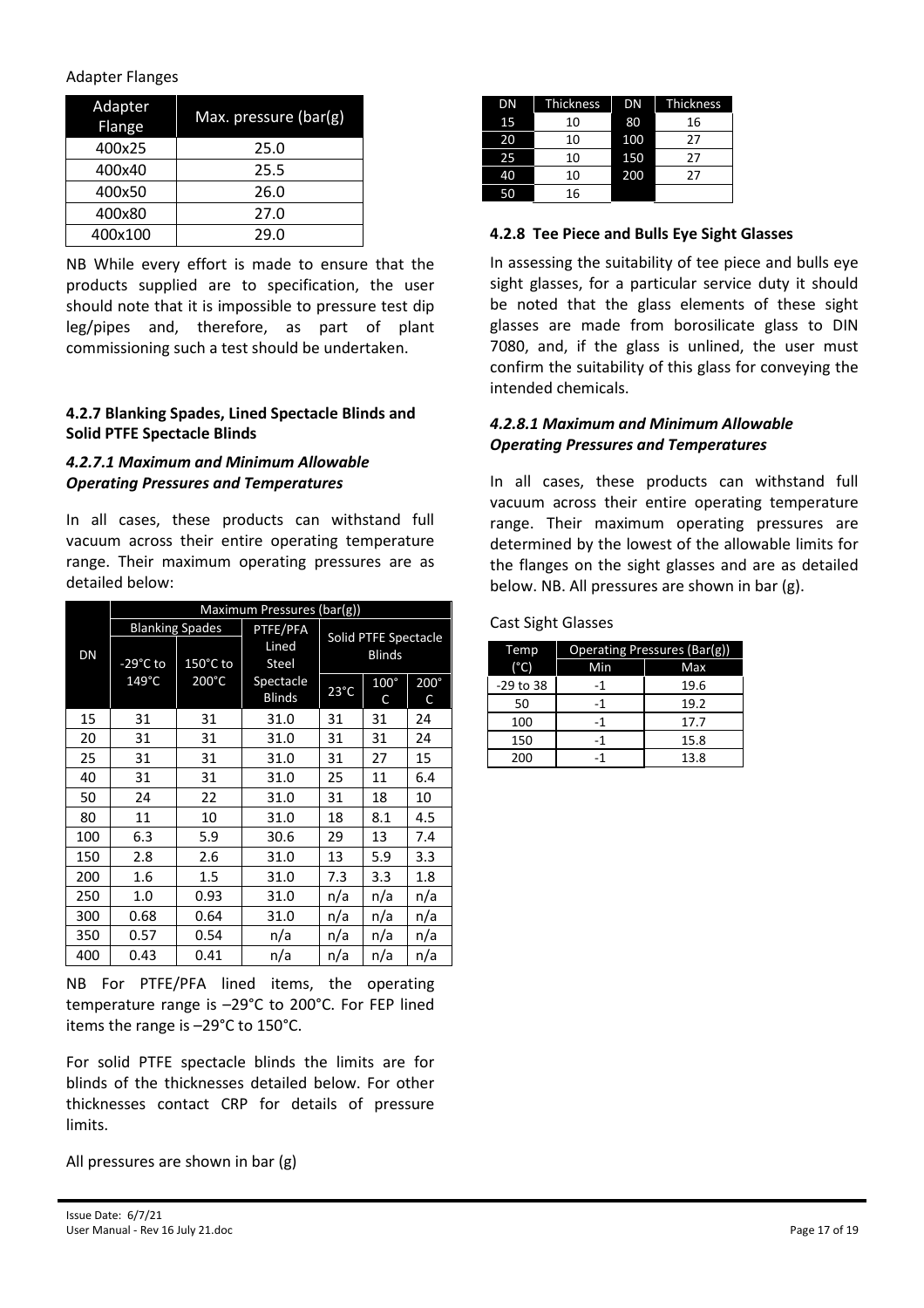#### Fabricated Sight Glasses

| Flange                                | <b>Flange Material Type</b><br>Temp |      |                         |
|---------------------------------------|-------------------------------------|------|-------------------------|
| Class                                 | (°C)                                | 1    | 2                       |
|                                       | -29 to 38                           | 19.6 | 16.3                    |
| ASME                                  | 50                                  | 19.2 | 16.0                    |
| B16.5,<br>Class                       | 100                                 | 17.7 | 14.9                    |
| 150                                   | 150                                 | 15.8 | 14.4                    |
|                                       | 200                                 | 13.8 | 13.8                    |
|                                       | $-10$ to 50                         | 10.0 | 9.1                     |
| <b>BS EN</b><br>1092-1<br><b>PN10</b> | 100                                 | 10.0 | 8.3                     |
|                                       | 150                                 | 9.7  | 8.1                     |
|                                       | 200                                 | 9.4  | 7.9                     |
|                                       | $-10$ to 50                         | 16.0 | 14.7                    |
| <b>BS EN</b><br>1092-1                | 100                                 | 16.0 | 13.4                    |
| <b>PN16</b>                           | 150                                 | 15.6 | 13.0                    |
|                                       | 200                                 | 15.1 | 12.6                    |
|                                       |                                     |      | <b>Maximum Pressure</b> |
| <b>BS10 Table D</b>                   | -17.8 to 200                        | 6.9  |                         |
| <b>BS10 Table E</b>                   | -17.8 to 200                        | 13.8 |                         |
|                                       |                                     |      |                         |

Flange Material Types

1. ASTM A105, ASTM A350 Grade LF2,

ASTM A216 Grade WCB

2. BS 1501-16-430A, DIN 2528 C22.8

The glass discs on sight glasses must never be loosened or removed when the internal pressure in the sight glass is other than ambient, nor when there is a contained fluid present whose leakage would be hazardous to personnel or equipment.

#### **4.2.9 STCV Swing Check Valves**

When considering draining and venting of systems containing check valves, consideration must be given to the non-return flow characteristics of the valves.

#### *4.2.9.1 Maximum and Minimum Allowable Operating Pressures and Temperatures*

For these valves the maximum operating pressure is limited to that of an ASME B16.5 Class 150 flanged component of the same material, as detailed in the table below – pressures are shown in bar (g).

|                              | <b>Valve Material</b> |                              |  |
|------------------------------|-----------------------|------------------------------|--|
| Temperature<br>$(^{\circ}C)$ | ASTM A216<br>Gr. WCB  | <b>ASTM A351</b><br>Gr. CF8M |  |
| $-29 - 38$                   | 19.7                  | 19.0                         |  |
| 93                           | 17.9                  | 16.2                         |  |
| 149                          | 15.9                  | 14.8                         |  |
| 200                          | 13.8                  | 13.4                         |  |

#### **4.2.10 Bellows**

#### *4.2.10.1 Maximum and Minimum Allowable Operating Pressure and Temperatures*

These are as detailed in the CRP bellows brochure. Under no circumstances should these be exceeded.